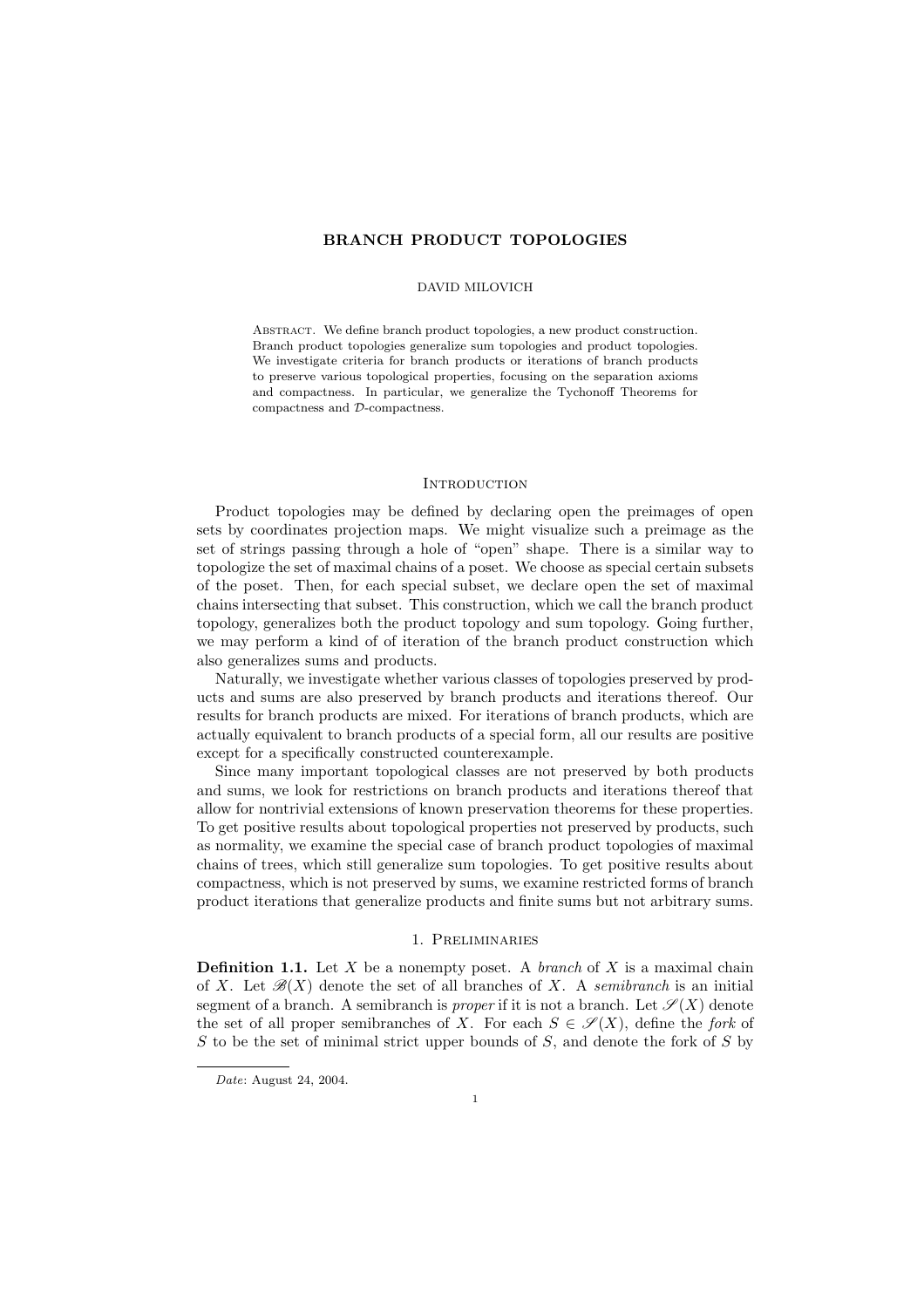$\mathscr{F}_X(S)$ . For each  $E \subseteq X$ , let  $\mathscr{B}_X(E)$  denote the set of branches of X that intersect  $E$ .

Remark 1.2. From the above definitions it is immediate that the every fork is an antichain; hence, the intersection of a fork and a chain contains at most one element.

**Definition 1.3.** By the previous remark, if C is a chain in X and  $S \in \mathcal{S}(X)$  and  $C \cap \mathscr{F}_X(S) \neq \emptyset$ , then  $C \cap \mathscr{F}_X(S)$  is a singleton, and we denote its element by  $C \mathbb{Q}S$ . For each  $S \in \mathscr{S}(X)$ , let  $\pi_S$  denote the map from  $\mathscr{B}_X(\mathscr{F}_X(S))$  to  $\mathscr{F}_X(S)$  given by  $\pi_S(A) = A \text{@} S$  for all  $A \in \mathscr{B}_X(\mathscr{F}_X(S))$ .

We henceforth assume X is well-founded. Thus,  $\mathscr{F}_X(S) \neq \emptyset$  for all  $S \in \mathscr{S}(X)$ . Moreover, all semibranches are well-ordered, allowing us to make the following definition.

**Definition 1.4.** For every  $\alpha \in \Omega$ , we define  $S_{\alpha}$  to be the unique semibranch R such that  $R \subseteq S$  and the order type of R is the minimum of the order type of S and the order type of  $\alpha$ . Define  $h(S)$  to be the minimum ordinal  $\alpha$  for which  $S_{\alpha} = S$ .

From this definition, we can immediately conclude the following proposition. The proof is a simple application of transfinite induction.

**Proposition 1.5.** Let S be a semibranch and let  $\alpha \in \Omega$ .

- (1) If  $\alpha < h(S)$ , then  $S_{\alpha+1} = S \cup \{S \t S_{\alpha}\}.$
- (2) If  $\alpha$  is a limit ordinal, then  $S_{\alpha} = \bigcup_{\beta < \alpha} S_{\beta}$ .
- (3) A branch B can be defined recursively by defining  $B@B<sub>\alpha</sub>$  in terms of  $B<sub>\alpha</sub>$ for each  $\alpha < h(B)$ . More precisely, given a function  $f: \mathscr{S}(X) \to X$  such that  $f(S) \in \mathscr{F}_X(S)$  for all  $S \in \mathscr{S}(X)$ , there is a unique branch B such that  $B@B_\alpha = f(B_\alpha)$  for all  $\alpha < h(B)$ .

Branch product topologies over  $X$  are constructed by giving each fork of  $X$  a topology and then using these topologies to a topologies on the set of branches  $\mathscr{B}(X)$ . As a subset of X, a fork is simply referred to as a fork, but in the context of its topology, it is referred to as a fork space. The formal definition of branch product topologies is given below.

**Definition 1.6.** For each  $S \in \mathscr{S}(X)$ , let  $\mathcal{T}_S$  be a topology on  $\mathscr{F}_X(S)$ . Thus,  $\langle \mathscr{F}_X(S), T_S \rangle$  is a fork space. We define the *branch product topology* on  $\mathscr{B}(X)$ by declaring  $\{\mathscr{B}_X(U) : S \in \mathscr{S}(X), U \in \mathcal{T}_S\}$  to be a subbasis of open sets. When the topologies of the fork spaces are not clear from the context, we use  $\mathscr{B}(X,\langle \mathcal{T}_S \rangle_{S \in \mathscr{S}(X)})$  to denote the set  $\mathscr{B}(X)$  together with the branch product topology induced by the topologies  $\langle T_S \rangle_{S \in \mathscr{S}(X)}$ .

As shown by the next two examples, branch products generalize sums and products.

Example 1.7. Let  $\alpha \in \Omega$  and let  $X_{\beta}$  be a nonempty topological space for each  $\beta < \alpha$ . Assume that these spaces are pairwise disjoint. Let  $X = \bigcup_{\beta < \alpha} X_{\beta}$ . For all  $p, q \in X$ , we declare  $p \leq q$  if  $p = q$  or there exist  $\beta, \gamma \in \Omega$  such that  $\gamma < \beta < \alpha$  and  $p \in X_{\gamma}$  and  $q \in X_{\beta}$ . Then every fork is equal to  $X_{\beta}$  for some  $\beta < \alpha$ , and we give this fork the corresponding topology. Then the branch product topology makes this fork the corresponding topology. Then the branch product topology makes  $\mathscr{B}(X)$  homeomorphic to  $\prod_{\beta<\alpha}X_{\beta}$ ; hence, the branch product topology generalizes the product topology.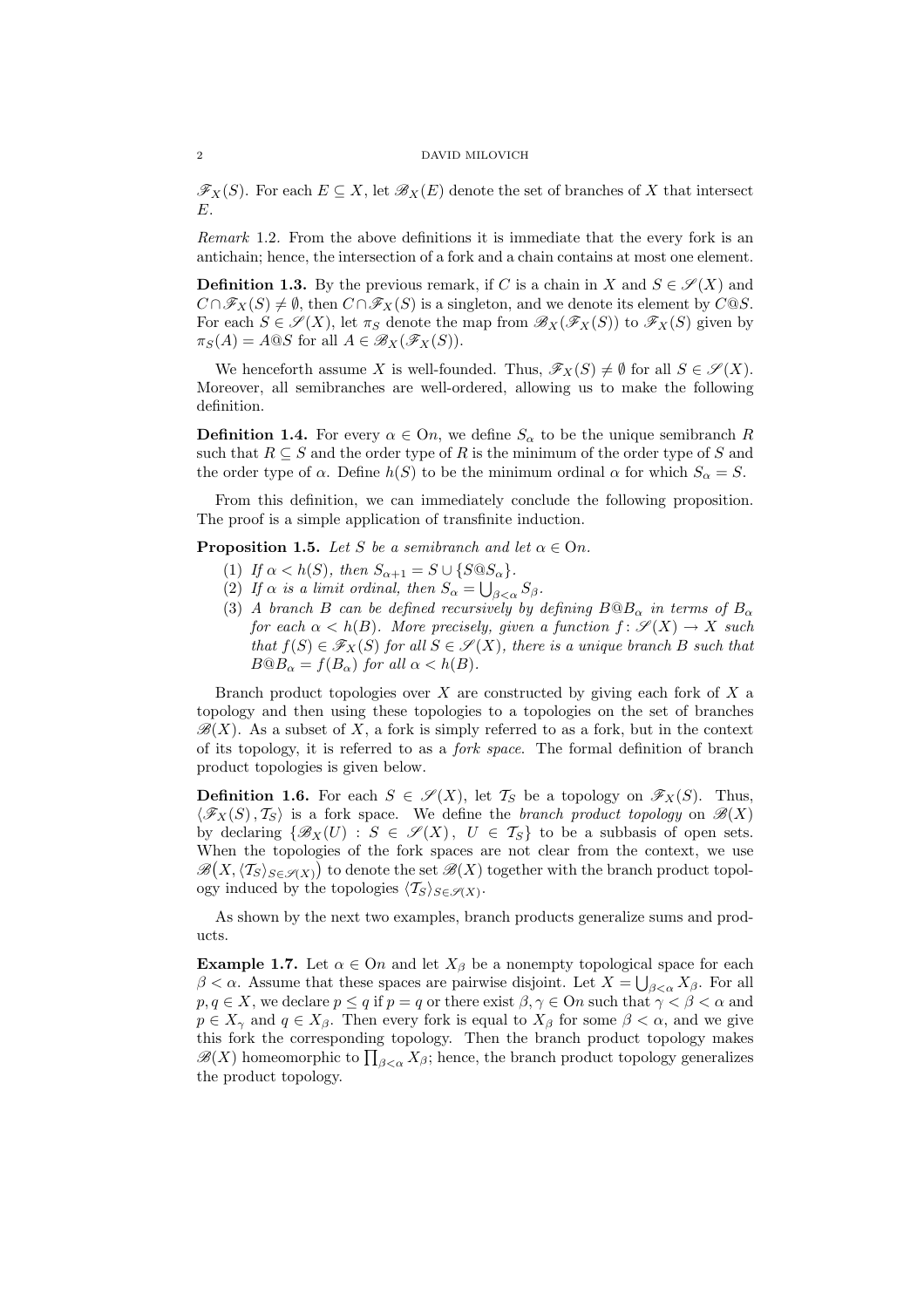Example 1.8. Let A be a nonempty set. For each  $a \in A$ , let  $B_a$  be a nonempty set. Assume that these sets are pairwise disjoint. Let  $X = A \cup \bigcup_{a \in A} B_a$ . For all  $p, q \in X$ , we declare  $p \leq q$  if  $p = q$  or if  $p \in A$  and  $q \in B_p$ . Then  $\mathscr{S}(X) = \{ \emptyset \} \cup \{ \{a\} : a \in A \}.$ If, for every a in A, we give  $B_a$  a topology and declare the  $\mathcal{T}_{\{a\}}$  to be that topology, 1, for every a in A, we give  $B_a$  a topology and declare the  $I_{\{a\}}$  to be that topology, then, regardless of our choice for  $\mathcal{T}_{\emptyset}$ , the space  $\mathscr{B}(X)$  is homeomorphic to  $\bigcup_{a \in A} B_a$ with the sum topology. Hence, the branch product topology generalizes the sum topology.

The following theorem gives an equivalent formulation of the branch product topology in terms of continuous maps.

**Theorem 1.9.** The branch product topology on  $\mathcal{B}(X)$  is the coarsest topology on  $\mathscr{B}(X)$  with the property that  $\pi_S$  is continuous and  $\mathscr{B}_X(\mathscr{F}_X(S))$  is open for all  $S \in \mathscr{S}(X)$ .

*Proof.* Let  $S \in \mathscr{S}(X)$ . Then  $\pi_S$  is clearly continuous with respect to the branch product topology on  $\mathscr{B}(X)$ . Indeed, if  $U \in \mathcal{T}_S$ , then  $\pi_S^{-1}(U) = \mathscr{B}_X(U)$ , which is open in the branch product topology. Also,  $\mathscr{F}_X(S) \in \mathcal{T}_S$ ; hence,  $\mathscr{B}_X(\mathscr{F}_X(S))$  is open in the branch product topology.

Conversely, suppose  $\mathscr O$  is a topology on  $\mathscr B(X)$  such that  $\pi_S$  is continuous and  $\mathscr{B}_X(\mathscr{F}_X(S)) \in \mathscr{O}$  for all  $S \in \mathscr{S}(X)$ . Then, for each  $S \in \mathscr{S}(X)$  and  $U \in \mathcal{T}_S$ , we have  $\mathscr{B}_X(U) = \pi_S^{-1}(U)$ ; hence, there exists  $\mathcal{U} \in \mathscr{O}$  such that  $\mathcal{U} \cap \mathscr{B}_X(\mathscr{F}_X(S)) = \mathscr{B}_X(U)$ . Since  $\mathscr{B}_X(\tilde{\mathscr{F}}_X(S)) \in \mathscr{O}$ , we have  $\mathscr{B}_X(U) \in \mathscr{O}$ . Therefore,  $\mathscr{O}$  is finer than the branch product topology.

As general as branch products are, they are clearly ways to generalize them. Instead of using the open subsets of fork spaces of  $X$  to induce a topology on  $\mathscr{B}(X)$ , why not use other subsets of X? Furthermore, if we do not require these other subsets to have anything to do with forks, then why require  $X$  to wellfounded? The following definition makes these generalizations. Before we state it, let us agree that Y henceforth denotes a nonempty and not necessarily well-founded poset.

**Definition 1.10.** Given  $\mathcal{E} \subseteq \mathcal{P}(Y)$  such that  $\mathscr{B}_Y(\bigcup \mathcal{E}) = \mathscr{B}(Y)$ , let  $\mathscr{B}(Y, \mathcal{E})$  denote  $\mathscr{B}(Y)$  with the coarsest topology for which  $\mathscr{B}_Y(E)$  is open for all  $E \in \mathcal{E}$ . The topology of  $\mathscr{B}(Y,\mathcal{E})$  is called the *E*-induced branch product topology.

The requirement  $\mathscr{B}_Y(\bigcup \mathcal{E}) = \mathscr{B}(Y)$  ensures that  $\{\mathscr{B}_Y(E) : E \in \mathcal{E}\}\)$  is a subbasis of open sets for  $\mathscr{B}(Y,\mathcal{E})$ . Moreover, using this notation, we have

$$
\mathscr{B}\left(X,\bigcup_{S\in\mathscr{S}(X)}T_S\right)=\mathscr{B}\left(X,\langle T_S\rangle_{S\in\mathscr{S}(X)}\right).
$$

Thus, the branch product topology of Definition 1.6 is just a particular  $\mathcal{E}\text{-}induced$ branch product topology; we might call it the fork-space-induced branch product topology.

The drawback of generalizing to arbitrary  $\mathcal{E}\text{-induced branch products}$  is that it doesn't make sense to say whether they preserve a topological property, for  $\mathcal E$  is generally just a subset of  $\mathcal{P}(Y)$ , not a collection of topological spaces such as fork spaces. However, it still makes sense to say whether a branch product iteration (defined in Section 4) preserves a topological property in the more general setting of  $\mathcal{E}$ -induced branch products. Moreover, all of our results about branch product iterations preserving topological properties hold in this more general setting.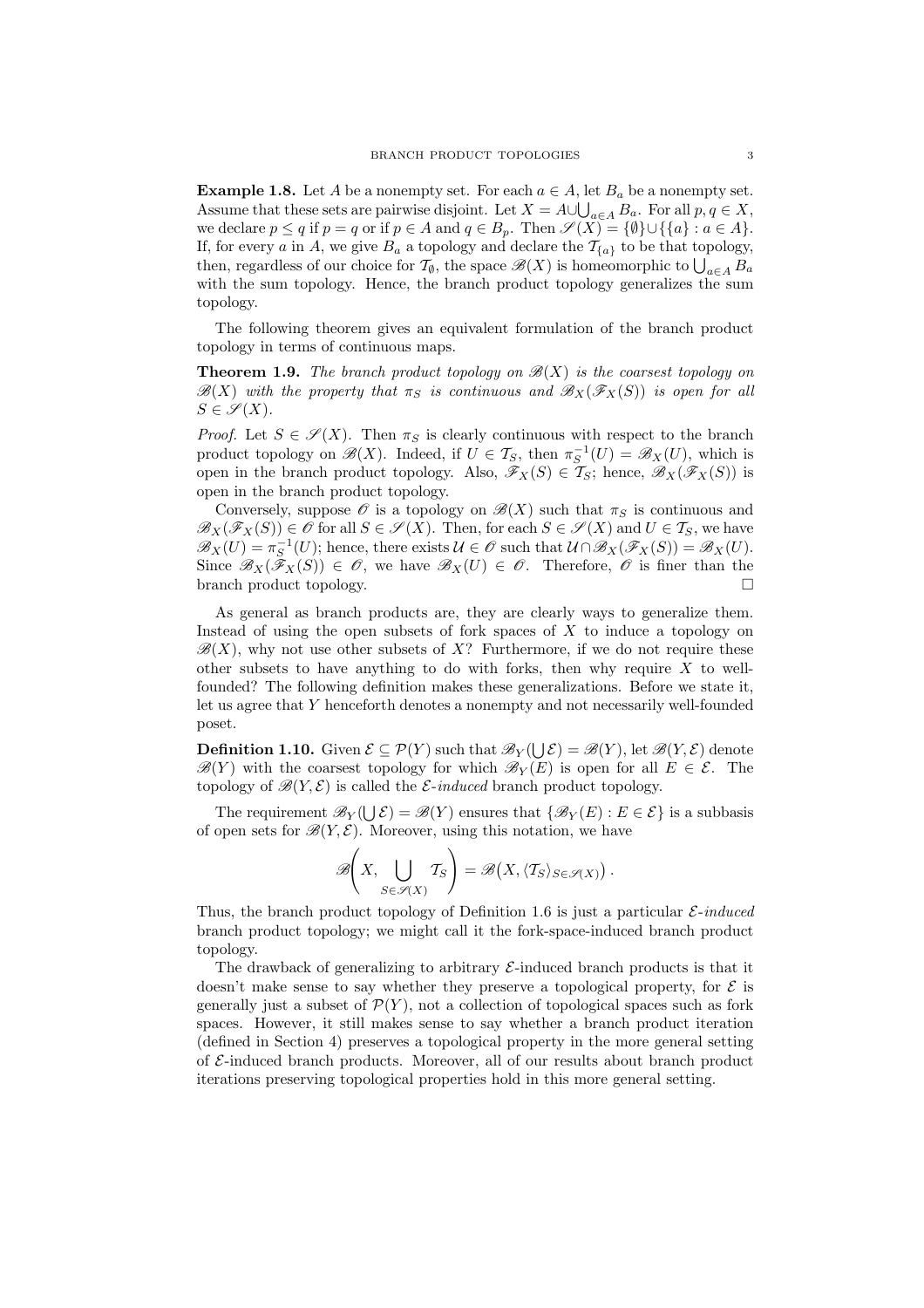Of course, they are many other ways to topologize set of branches. For example, given  $\mathcal{E} \subset \mathcal{P}(Y)$ , consider  $\mathscr{B}(Y)$  the weakest topology for which  $\mathscr{B}_Y(E)$  is closed for all  $E \in \mathcal{E}$ . Let  $\mathcal{B}^c(Y, \mathcal{E})$  denote  $\mathcal{B}(Y)$  with this topology, which we call the  $\mathcal{E}\text{-induced closed branch product topology. Then } \mathcal{B}^c(X)$  is homeomorphic to  $\prod_{\beta<\alpha}X_{\beta}$  in Example 1.7. Moreover, although we will not prove this in this paper, the Tychonoff Theorem has generalizations both for branch product iterations and for closed branch product iterations. But  $\mathscr{B}^c(X)$  is not generally homeomorphic to  $\bigcup_{a\in A} B_a$  with the sum topology in Example 1.8. Moreover, while branch product topologies are shown to preserve the  $T_2$  axiom in Section 2, we also there give an example of an X for which  $\mathcal{B}^c(X)$  is not Hausdorff, even if all the fork spaces of X are discrete. For these reasons, we primarily investigate the branch product topology.

Let us briefly mention one other topologization of  $\mathscr{B}(X)$ . Consider sets of the Let us brienly mention one other topologization of  $\mathcal{B}(X)$ . Consider sets of the form  $\bigcap_{U \in \mathcal{E}} \mathcal{B}_X(U)$  where  $\mathcal{E}$  is a set of disjoint open subsets of fork spaces of X. If the collection of all such sets is declared to be a subbasis, then  $\mathscr{B}(X)$  remains If the conection of an such sets is declared to be a subbasis, then  $\mathcal{B}(\Lambda)$  remains<br>homeomorphic to  $\bigcup_{a \in A} B_a$  with the sum topology in Example 1.8, but becomes homeomorphic to  $\bigcup_{a \in A} B_a$  with the sum topology in Example 1.8, but becomes<br>homeomorphic to  $\prod_{\beta < \alpha} X_\beta$  with the box topology in Example 1.7. We might call this topologization of  $\mathscr{B}(X)$  the branch box product topology.

# 2. SEPARATION AXIOMS  $T_0$  Through  $T_{3\frac{1}{2}}$

In this section, we examine when branch products preserve separation axioms and when they break them.

The usual product topology preserves the separation axioms  $T_0$  through  $T_{3\frac{1}{2}}$ . Sum topologies preserve these separation axioms as well. Which of the separation axioms are preserved by branch products, which generalize topological sums and cartesian products? In general, only  $T_0$  through  $T_2$  are preserved, as shown next.

**Proposition 2.1.** Suppose  $E, F \subseteq X$  and  $E \cup F$  is an antichain. Then

$$
\mathscr{B}_X(E \cap F) = \mathscr{B}_X(E) \cap \mathscr{B}_X(F).
$$

In particular, if  $S \in \mathscr{S}(X)$  and E and F are disjoint subsets of  $\mathscr{F}_X(S)$ , then  $\mathscr{B}_X(E)$  and  $\mathscr{B}_X(F)$  are disjoint.

*Proof.* That  $\mathscr{B}_X(E \cap F) \subseteq \mathscr{B}_X(E) \cap \mathscr{B}_X(F)$  is clear. Let us show the reverse inclusion. Let  $A \in \mathscr{B}_X(E) \cap \mathscr{B}_X(F)$ . Then there exist  $e \in A \cap E$  and  $f \in A \cap F$ . Since  $E \cup F$  is an antichain and A is a chain,  $e = f$ . Thus,  $A \in \mathscr{B}_X(E \cap F)$ .

**Theorem 2.2.** Let  $i \in \{0, 1, 2\}$ . Let all the fork spaces of X satisfy the  $T_i$  axiom. Then  $\mathscr{B}(X)$  satisfies the  $T_i$  axiom.

Proof. The proof is a straightforward application of Proposition 2.1. Let A and B be distinct branches. Let S be the maximal semibranch contained in  $A \cap B$ . Then  $A@S \neq B@S$ . If  $\mathscr{F}_X(S)$  is a  $T_0$  space, then it has an open subset U containing exactly one of  $A@S$  and  $B@S$ ; hence,  $\mathscr{B}_X(U)$  contains exactly one of A and B. If  $\mathscr{F}_X(S)$  is a  $T_1$  space, then it has an open subset U containing AQS but not BQS; hence,  $\mathscr{B}_X(U)$  contains A but not B. If  $\mathscr{F}_X(S)$  is a  $T_2$  space, then it has disjoint open subsets U and V such that  $A@S \in U$  and  $B@S \in V$ ; hence,  $\mathscr{B}_X(U)$  and  $\mathscr{B}_X(V)$  are disjoint,  $A \in \mathscr{B}_X(U)$ , and  $B \in \mathscr{B}_X(V)$ .

In contrast to the above theorem, the next example shows that  $\mathscr{B}^c(X)$  need not be Hausdorff, even when all fork spaces of X are discrete.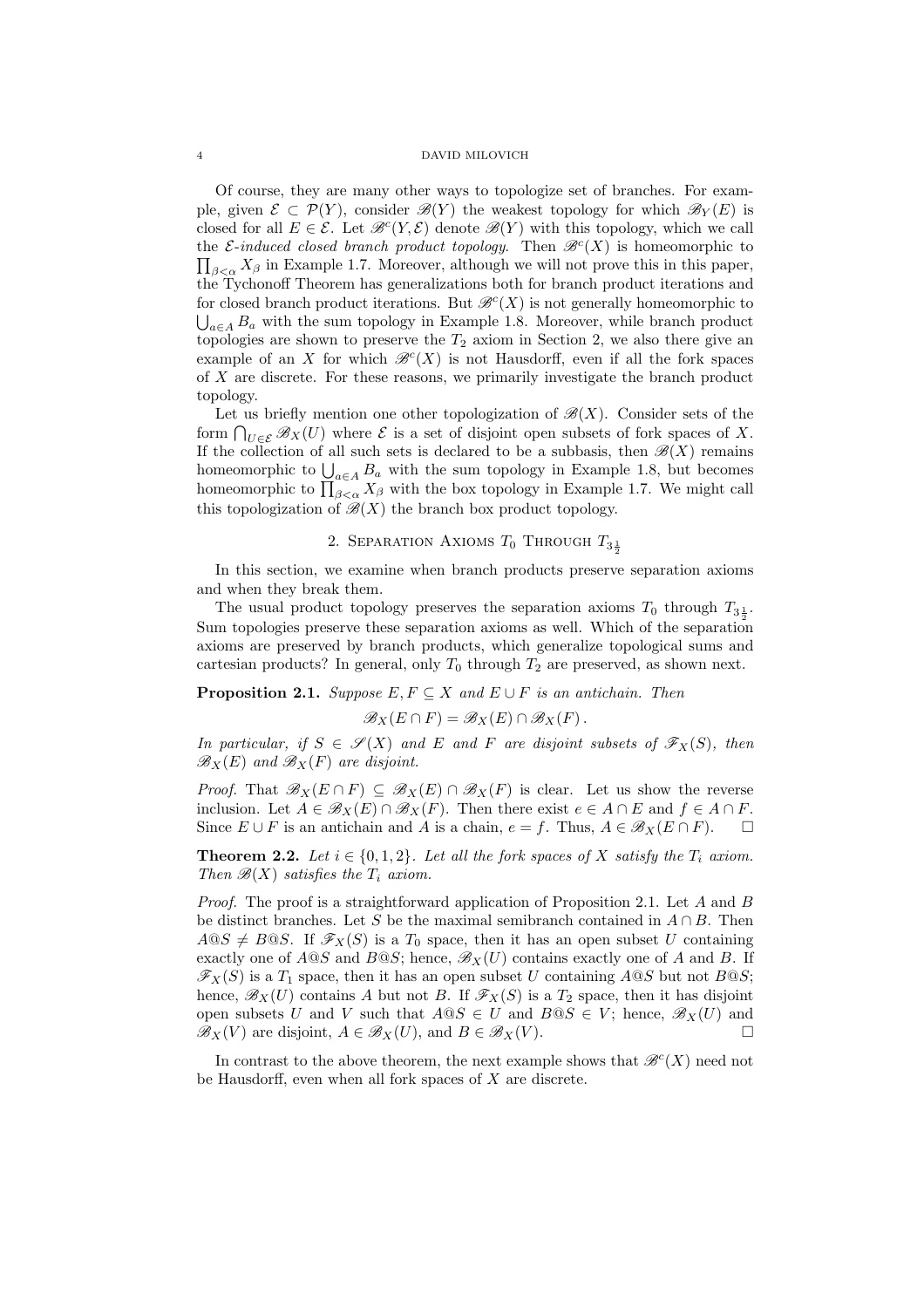**Example 2.3.** Let  $X = \bigcup_{n<\omega} \{a_n, b_n\} \cup \{c, d\}$ . Define  $\leq$  by requiring the following:

- (1)  $\mathscr{S}(X) = \{ \{a_n : n < \alpha \} : \alpha \leq \omega \};$
- (2)  $\mathscr{F}_X(\{a_n : n < \omega\}) = \{c, d\};$
- (3)  $\mathscr{F}_X(\{a_m : m < n\}) = \{a_n, b_n\}$  for each  $n < \omega$ .

Give every fork of  $X$  the discrete topology. Then the collection of sets of the form  $\mathscr{B}(X) \setminus \mathscr{B}_X(F)$  for a finite  $F \subseteq X$  is a basis of open sets for  $\mathscr{B}^c(X)$ . Let C and D respectively denote the branches  $\{a_n : n < \omega\} \cup \{c\}$  and  $\{a_n : n < \omega\} \cup \{d\}$ . Thus, if  $\mathscr{B}^c(X)$  is Hausdorff, then there exists finite sets  $E, F \subseteq X$  such that  $C \notin \mathscr{B}_X(E)$ and  $D \notin \mathscr{B}_X(F)$  and  $\mathscr{B}_X(E \cup F) = \mathscr{B}(X)$ . Suppose such E and F exist. Then  $E \subseteq \{b_n : n < \omega\} \cup \{c\}$  and  $F \subseteq \{b_n : n < \omega\} \cup \{d\}$ . Moreover, since E and F are finite, there exists  $k < \omega$  such that  $b_k \notin E \cup F$ . Hence,

$$
\{a_j : j < k\} \cup \{b_k\} \notin \mathscr{B}_X(E \cup F),
$$

which contradicts  $\mathscr{B}_X(E \cup F) = \mathscr{B}(X)$ . Thus,  $\mathscr{B}^c(X)$  is not Hausdorff.

Let us return to considering  $\mathscr{B}(X)$  with the branch product topology, and when it preserves the higher separation axioms.

**Example 2.4.** Branch products do not preserve any of the separation axioms  $T_3$ through  $T_6$ . Let  $\mathscr{F}_X(\emptyset) = \{0\} \times \mathbb{R}$  and give it the order topology of  $\mathbb{R}$ . Let  $K = \{1/(n+1) : n < \omega\}.$  For all  $x \in \mathbb{R} \setminus K$ , let  $\mathscr{F}_X(\{\langle 0, x \rangle\}) = \{\langle 1, 0 \rangle\}.$  Let X have no other forks. Then  $\mathscr{B}(X)$  is homeomorphic to R with the topology generated by the basis consisting of the open intervals and their intersections with  $\mathbb{R} \setminus K$ . In this topology,  $K$  is closed but 0 and  $K$  do not have disjoint open neighborhoods; hence,  $\mathscr{B}(X)$  is not a  $T_3$  space, despite the fact that all the fork spaces of X are  $T_6$ (perfectly normal Hausdorff) spaces.

Working with an arbitrary nonempty tree instead of an arbitrary nonempty well-founded poset leads to many nice results. In particular, branch product topologies over trees preserve the  $T_3$  and  $T_{3\frac{1}{2}}$  axioms. Henceforth, let W be a nonempty tree.

**Proposition 2.5.** The set  $\{\mathscr{B}_W(U): U \in \mathcal{T}_S, S \in \mathscr{S}(W)\}\$ is a basis for  $\mathscr{B}(W)$ .

*Proof.* It suffices to show that  $\{\mathscr{B}_W(U) : U \in \mathcal{T}_S, S \in \mathscr{S}(W)\}\)$  is closed under pairwise intersections. Let  $S, S' \in \mathscr{S}(W)$  and  $U \in \mathcal{T}_S$  and  $U' \in \mathcal{T}_{S'}$ . Suppose there exists  $B \in \mathscr{B}_W(U) \cap \mathscr{B}_W(U')$ . Then  $S, S' \subseteq B$ . Thus,  $S \subsetneq S'$  or  $S' \subsetneq S$  or  $S = S'$ . In the first case

$$
\mathscr{B}_W(U') \subseteq \mathscr{B}_W(\mathscr{F}_W(S')) \subseteq \mathscr{B}_W(\{S' @ S\}) \subseteq \mathscr{B}_W(U).
$$

Whence,  $\mathscr{B}_W(U) \cap \mathscr{B}_W(U') = \mathscr{B}_W(U')$ . Likewise,  $\mathscr{B}_W(U) \cap \mathscr{B}_W(U') = \mathscr{B}_W(U)$  in the second case. In the third case,  $U \cup U' \subseteq \mathscr{F}_W(S)$ ; hence,  $U \cup U'$  is antichain; hence,  $\mathscr{B}_W(U) \cap \mathscr{B}_W(U') = \mathscr{B}_W(U \cap U')$  and  $U \cap U' \in \mathcal{T}_S$ .

**Lemma 2.6.** Suppose all fork spaces of W satisfy the  $T_1$  axiom. Then, for all  $S \in \mathscr{S}(W)$  and for all V closed in  $\mathscr{F}_W(S)$ , the subspace  $\mathscr{B}_W(V)$  is closed.

*Proof.* Suppose  $S \in \mathscr{S}(W)$  and V is closed in  $\mathscr{F}_W(S)$  and  $A \in \mathscr{B}(W) \setminus \mathscr{B}_W(V)$ . Let  $T = A \cap S$ . Suppose  $T \subseteq S$ . Then  $A@T \neq S@T$ ; hence, there exists  $U \in T_T$ such that  $A@T \in U$  and  $S@T \notin U$ . Thus,  $A \in \mathcal{B}_W(U)$  and, by Proposition 2.1,  $\mathscr{B}_W(U)$  is disjoint from  $\mathscr{B}_W(\{S\otimes T\})$ , which contains  $\mathscr{B}_W(\mathscr{F}_W(S))$ , which contains  $\mathcal{B}_W(V)$ . Suppose  $S = T$ . Then  $A@S \notin V$ ; hence, there exists  $U \in \mathcal{T}_S$  such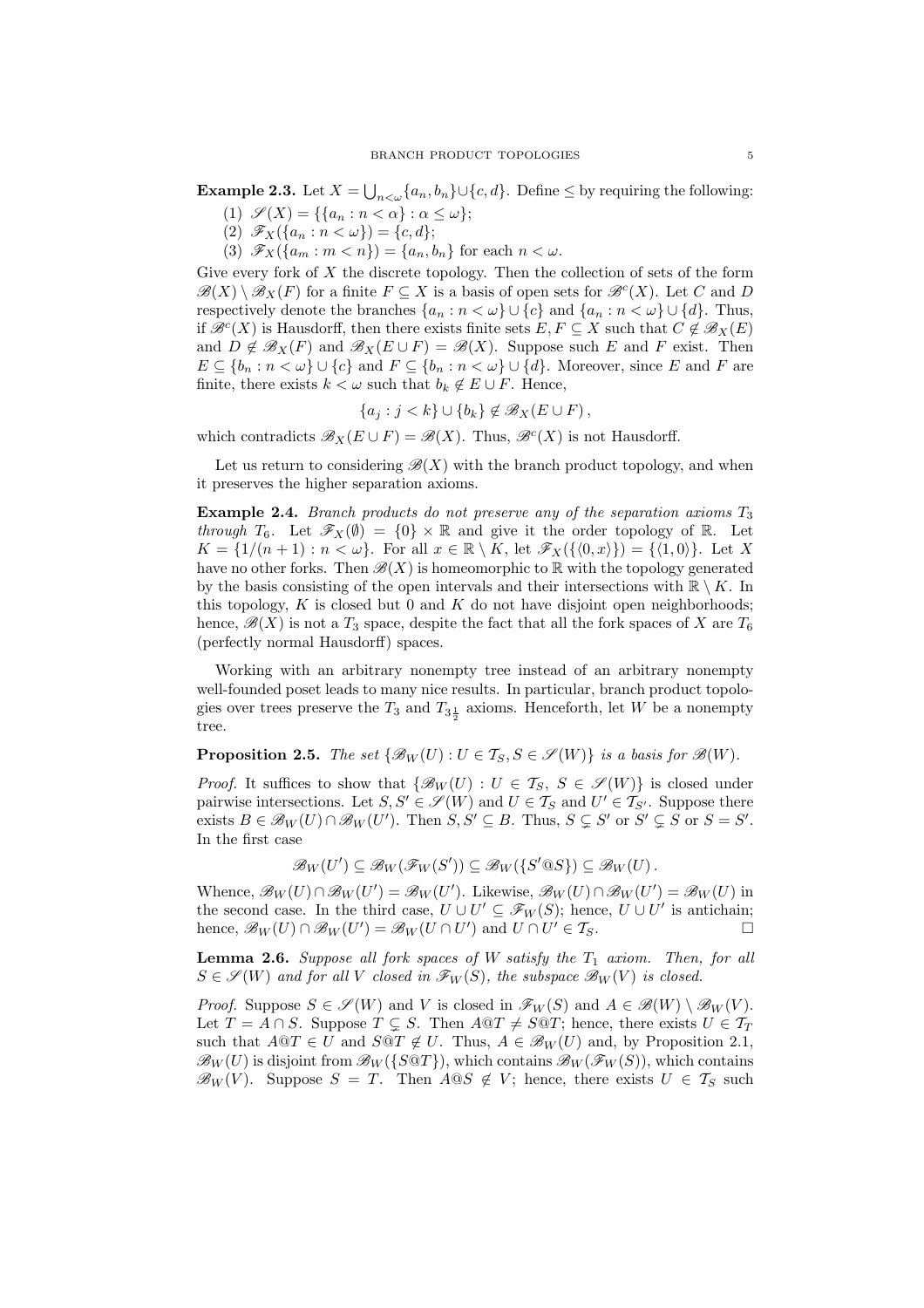that  $A@S \in U$  and  $U \cap V = \emptyset$ . Thus,  $A \in \mathcal{B}_W(U)$  and, by Proposition 2.1,  $\mathscr{B}_W(U) \cap \mathscr{B}_W(V) = \emptyset.$ 

**Theorem 2.7.** Suppose all fork spaces of W satisfy the  $T_3$  axiom. Then  $\mathscr{B}(W)$ satisfies the  $T_3$  axiom.

*Proof.* Let C be a closed subset of  $\mathcal{B}(W)$  and let A be a branch not in C. By Proposition 2.5, there exist  $S \in \mathscr{S}(W)$  and  $U \in \mathcal{T}_S$  such that  $A \in \mathscr{B}_W(U)$  and  $\mathcal{C} \cap \mathcal{B}_W(U) = \emptyset$ . Choose  $V \in \mathcal{T}_S$  such that  $A \otimes S \in V$  and  $\overline{V} \subseteq U$ . By Lemma 2.6,  $\mathscr{B}(W) \setminus \mathscr{B}_W(\overline{V})$  is open. Moreover,  $\mathscr{B}(W) \setminus \mathscr{B}_W(\overline{V})$  contains C and is disjoint from  $\mathcal{B}_W(V)$ , which contains A. Thus, A and C are separated by open sets.  $\Box$ 

**Theorem 2.8.** Suppose all fork spaces of W satisfy the  $T_{3\frac{1}{2}}$  axiom. Then  $\mathscr{B}(W)$ satisfies the  $T_{3\frac{1}{2}}$  axiom.

*Proof.* Let C be a closed subset of  $\mathcal{B}(W)$  and let A be a branch not in C. By Proposition 2.5, there exist  $S \in \mathscr{S}(W)$  and  $U \in \mathcal{T}_S$  such that  $A \in \mathscr{B}_W(U)$  and  $\mathcal{C} \cap \mathscr{B}_W(U) = \emptyset$ . Set  $V = \mathscr{F}_W(S) \cap \bigcup \mathcal{C}$ . Then  $U \cap V = \emptyset$ ; hence,  $U \cap \overline{V} = \emptyset$ . Choose  $f: \mathscr{F}_W(S) \to [0, 1]$  such that f is continuous,  $f(A \otimes S) = 1$ , and  $f(\overline{V}) \subseteq \{0\}$ . Define  $g: \mathscr{B}_W(\mathscr{F}_W(S)) \to [0,1]$  by  $g = f \circ \pi_S$ . Then g is continuous. By Lemma 2.6,  $\mathscr{B}_W(\mathscr{F}_W(S))$  is clopen; hence, we may extend g to a continuous map from  $\mathscr{B}(W)$ to [0, 1] by setting  $g(B) = 0$  for all  $B \in \mathscr{B}(W) \setminus \mathscr{B}_W(\mathscr{F}_W(S))$ . Then  $g(A) = 1$  and  $g(\mathcal{C}) \subseteq \{0\}.$ 

# 3. Nonjaggedness

Branch product topologies over trees do not preserve the  $T_4$  axiom. Indeed, we have the following general result.

**Theorem 3.1.** Suppose  $M$  is a class of topological spaces and  $M$  is hereditary with respect to closed subspaces but not with respect to all subspaces. Then there is a tree W with all its fork spaces are in M, but  $\mathscr{B}(W)$  is not in M.

*Proof.* First, note that  $M$  must contain a nonempty topological space, for all subspaces of the empty space are closed. Therefore, we may choose  $\mathscr{F}_W(\emptyset)$  to be a topological space in M with a subspace K that is not in M. For each  $p \in \mathscr{F}_W(\emptyset) \backslash K$ , let  $\mathscr{F}_W({p})$  be an arbitrary nonempty topological space in M. Let W have no other forks. Then  $\mathscr{B}_W({p}) = {\{p\}}$  for all  $p \in K$ ; hence,  $\mathscr{B}_W(K)$  and K are homeomorphic when given their respective subspace topologies; hence,  $\mathscr{B}_W(K) \notin \mathcal{M}$ . Since  $\mathscr{B}_W(K) = \mathscr{B}(W) \setminus \bigcup_{p \in \mathscr{F}_W(\emptyset) \setminus K} \mathscr{B}_W(\mathscr{F}_W(\{p\})),$  the subspace  $\mathscr{B}_W(K)$  is closed in  $\mathscr{B}(W)$ . Therefore,  $\mathscr{B}(W) \notin \mathcal{M}$ .

Many topological properties are hereditary with respect to closed subspaces but not with respect to all subspaces. Examples include normality, compactness, local compactness, paracompactness, and most variants of compactness and paracompactness. Thus, the negative result of Theorem 3.1 applies to all these properties. The crucial part of the proof of this theorem is the construction of a pathological closed subspace. By making a mild additional assumption, we can often avoid such subspaces.

**Definition 3.2.** We say that a fork space of W is nonjagged if the subspace of points in the fork that are maximal in W is closed.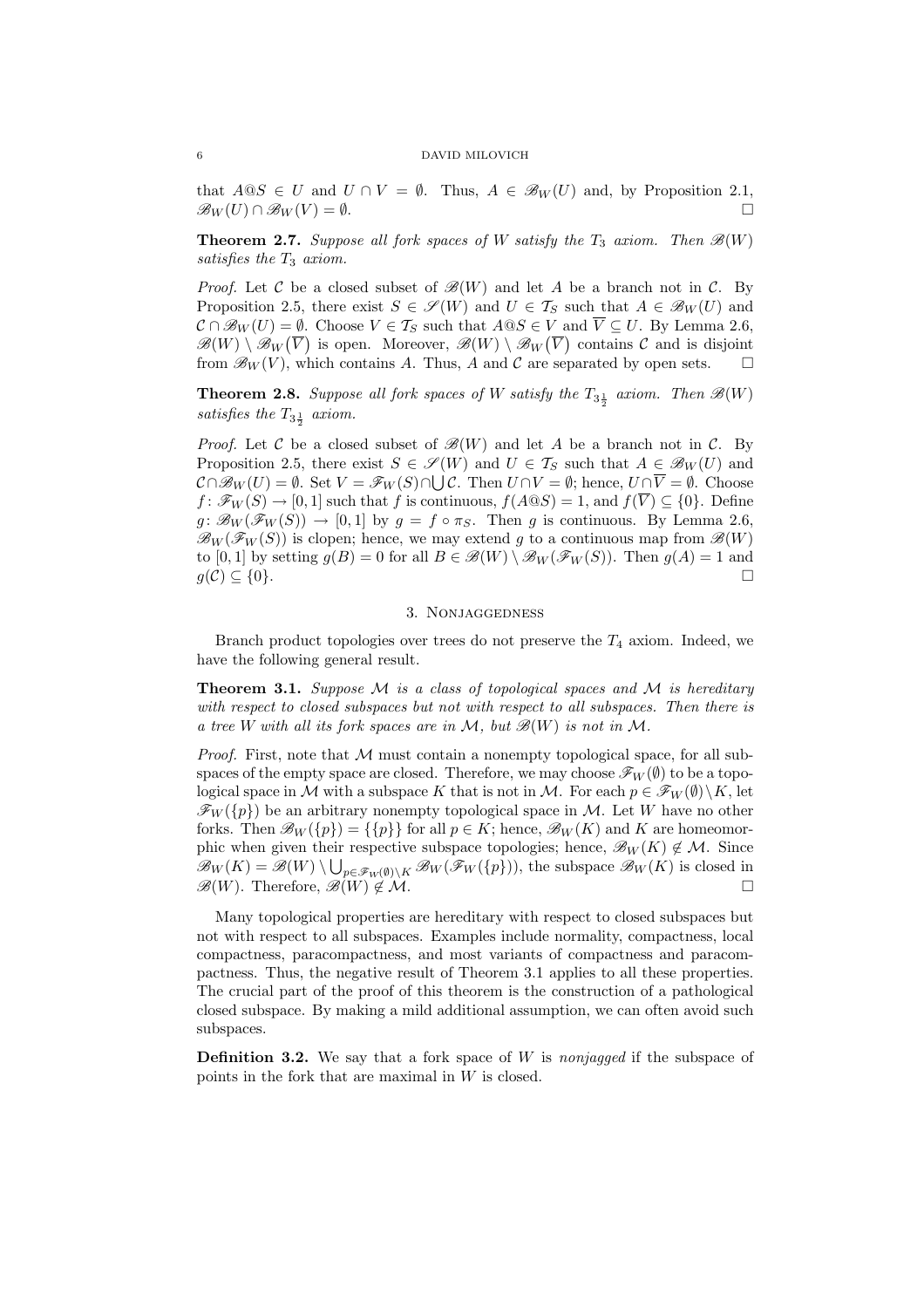Theorem 3.3. Suppose all fork spaces of W are normal and nonjagged. Then  $\mathscr{B}(W)$  is normal.

*Proof.* Let V and V' be disjoint closed subsets of  $\mathscr{B}(W)$ . For each  $S \in \mathscr{S}(W)$ , set

$$
V_S = \{ p \in \mathscr{F}_W(S) : \mathcal{V} \cap \mathscr{B}_W(\{p\}) \neq \emptyset \},\
$$

and define  $V'_S$  analogously. Let  $M_S$  denote the set of elements of  $V_S$  that are maximal in  $\tilde{W}$ ; define  $M'_S$  analogously.

Let us show that  $\mathscr{B}_W(\overline{M}_S) \subseteq \mathcal{V}$ . Suppose  $p \in \overline{M}_S$ . Then p is maximal in W; hence, there is a unique branch A that contains p. Suppose  $A \notin V$ . Then there exist  $T \in \mathscr{S}(W)$  and  $U \in \mathcal{T}_T$  such that  $A \in \mathscr{B}_W(U)$  and  $\mathcal{V} \cap \mathscr{B}_W(U) = \emptyset$ . In particular,  $S \cup \{q\} \notin \mathcal{B}_W(U)$  for all  $q \in M_S$ . If  $T = S$ , then  $U \in \mathcal{T}_S$ ; whence,  $U \cap M_S = \emptyset$ ; whence,  $U \cap \overline{M}_S = \emptyset$ ; whence,  $p \notin U$ ; whence,  $A \notin \mathscr{B}_W(U)$ , which is absurd. Therefore,  $T \neq S$ . Moreover, since p is the maximum of A, we have  $T \subseteq S$ . Thus,  $T \subsetneq S$ . Thus, for all  $q \in M_S$ , we have

$$
S \cup \{q\} \in \mathscr{B}_W(\mathscr{F}_W(S)) \subseteq \mathscr{B}_W(\{S@T\}) = \mathscr{B}_W(\{A@T\}) \subseteq \mathscr{B}_W(U),
$$

which is absurd. Therefore,  $\mathscr{B}_W$ ¡  $\overline{M}_S$ ∫<br>∖  $\subseteq \mathcal{V}$ . Similarly,  $\mathscr{B}_W$  $\frac{1}{\sqrt{M_S^2}}$  $\stackrel{\circ}{)}\subseteq{\cal V}'.$ 

Let us show that  $\overline{M}_S \cap \overline{V'_S} = \emptyset$ . Suppose  $p \in \overline{M}_S \cap \overline{V'_S}$ . Set  $A = S \cup \{p\}$ . Since  $p \in \overline{M}_S$ , the point p is maximal in W. Therefore,  $A \in \mathscr{B}_W(\overline{M}_S) \subseteq \mathcal{V}$ . Hence,  $A \notin \mathcal{V}'$ . Hence, there exist  $T \in \mathscr{S}(W)$  and  $U \in \mathcal{T}_T$  such that  $A \in \mathscr{B}_W(U)$  and  $\mathscr{B}_W(U) \cap \mathcal{V}' = \emptyset$ . Clearly,  $T \subseteq S$ . If  $T = S$ , then  $U \cap V'_S = \emptyset$ ; whence,  $p \notin \overline{V'_S}$ , which is absurd. Thus,  $T \subsetneq S$ . Since  $p \in \overline{V'_S}$ , we have  $V'_S \neq \emptyset$ . Therefore, choose  $q \in V_S'$  and  $B \in \mathcal{B}_W(\lbrace q \rbrace) \cap \mathcal{V}'$ . Then

$$
B \in \mathscr{B}_W(\mathscr{F}_W(S)) \subseteq \mathscr{B}_W(\{S@T\}) = \mathscr{B}_W(\{A@T\}) \subseteq \mathscr{B}_W(U).
$$

Hence,  $\mathscr{B}_W(U) \cap \mathcal{V}' \neq \emptyset$ , a contradiction. Therefore,  $\overline{M}_S \cap \overline{V'_S} = \emptyset$ . Similarly,  $\overline{M_S'} \cap \overline{V}_S = \emptyset.$ 

Choose  $Y'_S, Z_S \in \mathcal{T}_S$  such that  $\overline{V'_S} \subseteq Y'_S$  and  $\overline{M}_S \subseteq Z_S$  and  $Y'_S \cap Z_S = \emptyset$ . Similarly, choose  $Y_S, Z'_S \in \mathcal{T}_S$  such that  $\overline{V}_S \subseteq Y_S$  and  $\overline{M'_S} \subseteq Z'_S$  and  $Y_S \cap Z'_S = \emptyset$ . Set  $U_S = Y_S \cap Z_S$  and  $\tilde{U}'_S = Y'_S \cap Z'_S$ . Then  $U_S \cap U'_S = \emptyset$ . Moreover, since  $M_S \subseteq V_S$ , we have  $\overline{M}_S \subseteq Y_S$ ; hence,  $\overline{M}_S \subseteq U_S$ . Similarly,  $\overline{M}'_S \subseteq U'_S$ . Moreover, since  $V'_S \subseteq Y'_S$ and  $U_S \cap Y'_S \subseteq Z_S \cap Y'_S = \emptyset$ , we have  $U_S \cap V'_S = \emptyset$ . Similarly,  $U'_S \cap V_S = \emptyset$ .

Define  $\tilde{\mathcal{A}}$  to be the set of  $S \in \mathscr{S}(W)$  for which  $\mathscr{B}_W(\mathscr{F}_W(S)) \cap \mathcal{V} \neq \emptyset$  and  $\mathscr{B}_W(\mathscr{F}_W(S)) \cap \mathcal{V}' = \emptyset$ . Similarly, define  $\mathcal{A}'$  to be the set of  $S \in \mathscr{S}(W)$  for which  $\mathcal{B}_W(\mathcal{F}_W(S)) \cap \mathcal{V}' \neq \emptyset$  and  $\mathcal{B}_W(\mathcal{F}_W(S)) \cap \mathcal{V} = \emptyset$ . Also, define A'' to be the set of  $S \in \mathscr{S}(W)$  for which  $\mathscr{B}_W(\mathscr{F}_W(S)) \cap \mathcal{V} \neq \emptyset$  and  $\mathscr{B}_W(\mathscr{F}_W(S)) \cap \mathcal{V}' \neq \emptyset$ . Set

$$
\mathcal{U} = \bigcup_{S \in \mathcal{A}} \mathscr{B}_{W}(\mathscr{F}_{W}(S)) \cup \bigcup_{S \in \mathcal{A}''} \mathscr{B}_{W}(U_{S}) \text{ and}
$$

$$
\mathcal{U}' = \bigcup_{S \in \mathcal{A}'} \mathscr{B}_{W}(\mathscr{F}_{W}(S)) \cup \bigcup_{S \in \mathcal{A}''} \mathscr{B}_{W}(U'_{S}).
$$

Then U and U' are open. Let us show they are disjoint. For each  $S \in \mathcal{A}$  and  $S' \in \mathcal{A}'$ , we have  $\mathscr{B}_W(\mathscr{F}_W(S)) \nsubseteq \mathscr{B}_W(\mathscr{F}_W(S')) \nsubseteq \mathscr{B}_W(\mathscr{F}_W(S))$ . Since W is a tree, we have  $S \nsubseteq S' \nsubseteq S$ . Therefore, again using the fact that W is a tree, we have  $\mathscr{B}_W(\mathscr{F}_W(S)) \cap \mathscr{B}_W(\mathscr{F}_W(S')) = \emptyset$ .

Suppose  $S \in \mathcal{A}''$  and  $S' \in \mathcal{A}'$ . Then  $S \neq S'$ . If  $S \nsubseteq S' \nsubseteq S$ , then

$$
\mathscr{B}_W(\mathscr{F}_W(S)) \cap \mathscr{B}_W(\mathscr{F}_W(S')) = \emptyset;
$$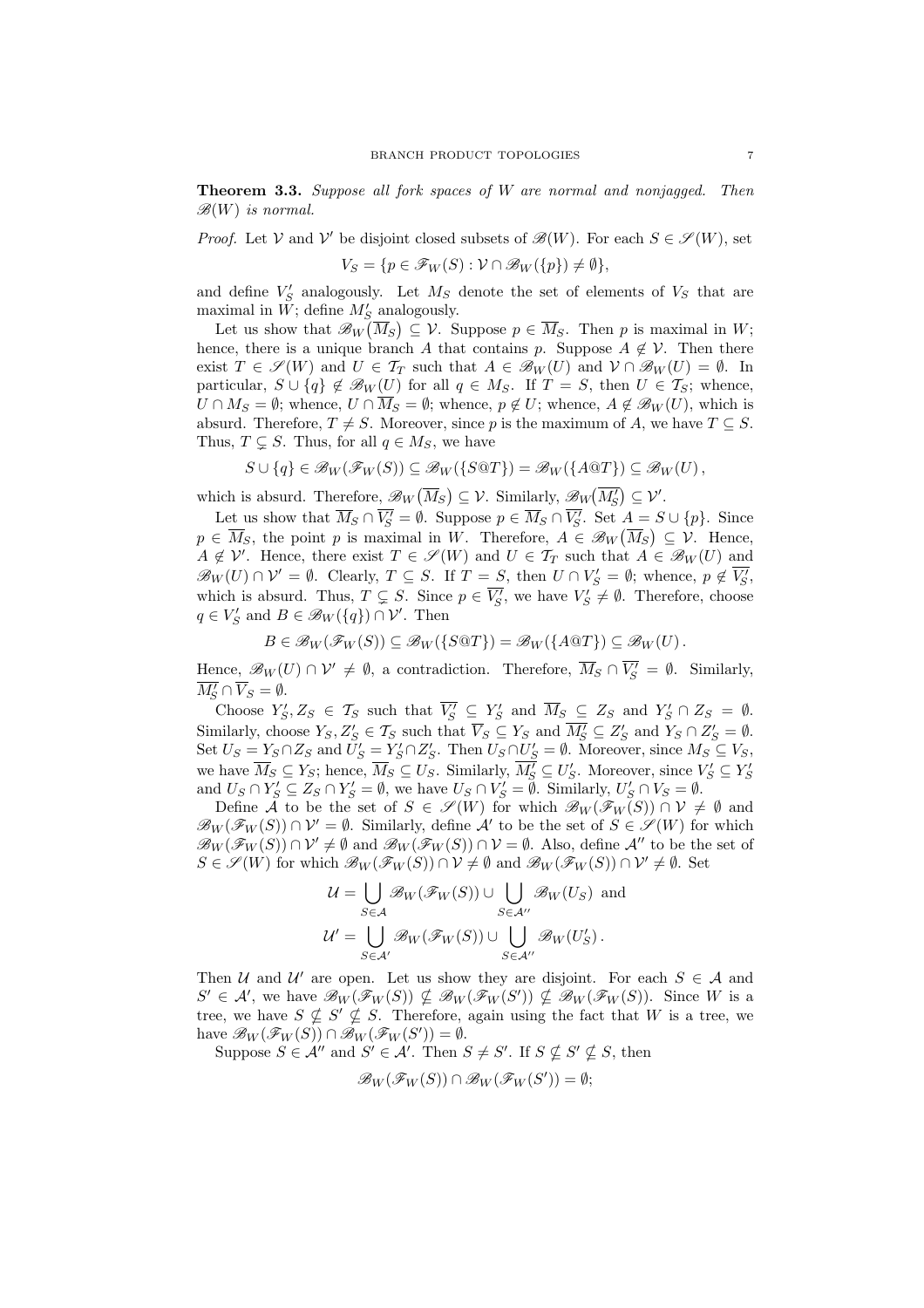Whence,  $\mathscr{B}_W(U_S) \cap \mathscr{B}_W(\mathscr{F}_W(S')) = \emptyset$ . Suppose  $S' \subsetneq S$ . Let  $A \in \mathscr{B}_W(\mathscr{F}_W(S)) \cap \mathcal{V}$ . Since  $\mathscr{B}_W(\mathscr{F}_W(S)) \subseteq \mathscr{B}_W(\{S \otimes S'\}) = \mathscr{B}_W(\{A \otimes S'\}),$  we have  $A \in \mathscr{B}_W(\mathscr{F}_W(S'))$ , in contradiction with the definition of A'. Therefore,  $S \subseteq S'$ . Consequently,  $\mathscr{B}_W(\mathscr{F}_W(S')) \subseteq \mathscr{B}_W(\lbrace S' \t0S \rbrace)$ . Hence, by the definitions of  $\mathcal{A}'$  and  $V'_{S}$ , we have  $S' @ S \in V_S'; \text{ hence, } S' @ S \notin U_S. \text{ By Proposition 2.1, } \mathscr{B}_W(U_S) \cap \mathscr{B}_W(\lbrace S^T @ S \rbrace) = \emptyset.$ Thus,  $\mathscr{B}_W(U_S) \cap \mathscr{B}_W(\mathscr{F}_W(S')) = \emptyset$ . Similarly, if  $S \in \mathcal{A}$  and  $S' \in \mathcal{A}''$ , then  $\mathscr{B}_W(\mathscr{F}_W(S)) \cap \mathscr{B}_W(U'_{S'}) = \emptyset.$ 

Now suppose  $S, S' \in \mathcal{A}''$ . If  $S \nsubseteq S' \nsubseteq S$ , then  $\mathscr{B}_W(\mathscr{F}_W(S)) \cap \mathscr{B}_W(\mathscr{F}_W(S')) = \emptyset$ ; whence,  $\mathscr{B}_W(U_S) \cap \mathscr{B}_W(U'_{S'}) = \emptyset$ . If  $S = S'$ , then  $U_S \cap U'_{S'} = \emptyset$ ; whence, by Proposition 2.1,  $\mathscr{B}_W(U_S) \cap \mathscr{B}_W(U'_{S'}) = \emptyset$ . If  $S \subsetneq S'$ , then  $\mathscr{B}_W(U'_{S'}) \subseteq \mathscr{B}_W(\lbrace S' \t0S \rbrace)$ ; whence,  $S' @ S \in V'_{S}$ ; whence,  $S' @ S \notin U_{S}$ ; whence, by Proposition 2.1,

$$
\mathscr{B}_W(U_S) \cap \mathscr{B}_W(U'_{S'}) \subseteq \mathscr{B}_W(U_S) \cap \mathscr{B}_W(\{S' @ S\}) = \emptyset.
$$

Similarly, if  $S' \subsetneq S$ , then  $\mathscr{B}_W(U_S) \cap \mathscr{B}_W(U'_{S'}) = \emptyset$ . Therefore,  $\mathcal{U} \cap \mathcal{U}' = \emptyset$ .

Let us show that  $V \subseteq U$ . Suppose  $A \in V$ . Since  $A \notin V'$ , there exist  $S \in \mathscr{S}(W)$ and  $U \in \mathcal{T}_S$  such that  $A \in \mathscr{B}_W(U)$  and  $\mathscr{B}_W(U) \cap \mathcal{V}' = \emptyset$ . Suppose  $A \circledcirc S$  is not maximal in W. Then  $\mathscr{B}_W(\mathscr{F}_W(S \cup \{A \otimes S\})) = \mathscr{B}_W(\{A \otimes S\}) \subseteq \mathscr{B}_W(U)$ . Hence,  $\mathcal{B}_W(\mathcal{F}_W(S \cup \{A \t\mathcal{Q} S\})) \cap \mathcal{V}' = \emptyset$ ; hence,  $S \cup \{A \t\mathcal{Q} S\} \in \mathcal{A}$ ; hence,  $A \in \mathcal{U}$ . Suppose  $A@S$  is maximal in W. Then  $A@S \in M_S$ ; hence,  $A@S \in U_S$ ; hence,  $A \in \mathcal{U}$ . Thus,  $V \subseteq U$ . Similarly,  $V' \subseteq U'$ . Therefore, V and V' are separated by open sets.  $\Box$ 

Theorem 3.4. Suppose all fork spaces of W are paracompact and nonjagged. Then  $\mathscr{B}(W)$  is paracompact.

*Proof.* Let U be an open cover of  $\mathscr{B}(W)$ . We inductively define a locally finite open refinement of U with union  $\mathscr{B}(W)$ . The existence of such a refinement suffices to prove the theorem.

Suppose  $\alpha \in \Omega$  and we have the following:

- (1)  $\{\mathcal{A}_{\beta} : \beta < \alpha\}$  is a pairwise disjoint set of  $\subseteq$ -antichains of proper semibranches;
- (2) if  $\beta < \alpha$  and  $S \in A_{\beta}$  and T is a proper semibranch contained in S, then there exists  $\gamma \leq \beta$  such that  $T \in \mathcal{A}_{\gamma}$ ;
- (3) if  $\beta < \alpha$  and  $S \in A_{\beta}$ , then  $\mathcal{E}_{S,\beta}$  is a subset of  $\mathcal{T}_S$  whose union contains all elements of  $\mathscr{F}_W(S)$  that are maximal in W;
- (4)  $\{\mathscr{B}_W(U): U \in \mathcal{E}_{S,\beta}\}\$ is a locally finite refinement of U for each  $\beta < \alpha$  and  $S \in \mathcal{A}_{\beta};$
- (5) if  $\beta, \gamma < \alpha$  and  $S \in A_{\beta}$  and  $T \in A_{\gamma}$  and  $T \subsetneq S$ , then  $S \otimes T \notin \bigcup \mathcal{E}_{T,\gamma}$ .

Let  $\mathcal{B}_\alpha$  be the set of  $\subseteq$ -minimal elements of  $\mathscr{S}(W) \setminus \bigcup_{\beta<\alpha} \mathcal{A}_\beta$ . Let  $\mathcal{A}_\alpha$  be the set of  $S \in \mathcal{B}_{\alpha}$  for which there is no  $\beta < \alpha$  and  $T \in \mathcal{A}_{\beta}$  such that  $T \subsetneq S$  and  $S@T \in \bigcup \mathcal{E}_{T,\beta}$ . Suppose  $S \in \mathcal{A}_{\alpha}$ . If there exist  $T \in \mathscr{S}(W)$  and  $\mathcal{U} \in \mathbb{U}$  such that  $T \subseteq S$  and  $\mathscr{B}_W(\{S@T\}) \subseteq \mathcal{U}$ , then set  $\mathcal{E}_{S,\alpha} = {\{\mathscr{F}_W(S)\}}$ . Suppose such T and U do not exist. Let  $M_S$  denote the set of elements of  $\mathscr{F}_W(S)$  that are maximal in W. If  $M_S = \emptyset$ , then set  $\mathcal{E}_{S,\alpha} = \emptyset$ . Suppose  $M_S \neq \emptyset$ . Then, for each  $p \in M_S$ , there exist  $U_p \in \mathcal{T}_S$  and  $\mathcal{U}_p \in \mathbb{U}$  such that  $p \in U_p$  and  $\mathscr{B}_W(U_p) \subseteq \mathcal{U}_p$ . Since  $M_S$  is closed and  $\mathscr{F}_W(S)$  is paracompact, we may choose  $\mathcal{E}_{S,\alpha}$  to be a locally finite open cover of  $M_S$ that refines  $\{U_p : p \in M_S\}$ . Hence,  $\{\mathscr{B}_W(U) : U \in \mathcal{E}_{S,\alpha}\}\$ is a refinement of U.

Let us show that  $\{\mathscr{B}_W(U): U \in \mathcal{E}_{S,\alpha}\}\$ is locally finite. Suppose  $A \in \mathscr{B}(W)$  and Let us show that  $\{ \mathcal{B}_W(U) : U \in \mathcal{E}_{S,\alpha} \}$  is locally limite. Suppose  $A \in \mathcal{B}(W)$  and<br>every neighborhood of A intersects  $\bigcup_{U \in \mathcal{E}_{S,\alpha}} \mathcal{B}_W(U)$ . Then  $\mathcal{B}_W(\mathcal{F}_W(S))$ , which contains  $\bigcup_{U \in \mathcal{E}_{S,\alpha}} \mathcal{B}_W(U)$  and is closed by Lemma 2.6, must also contain A. Let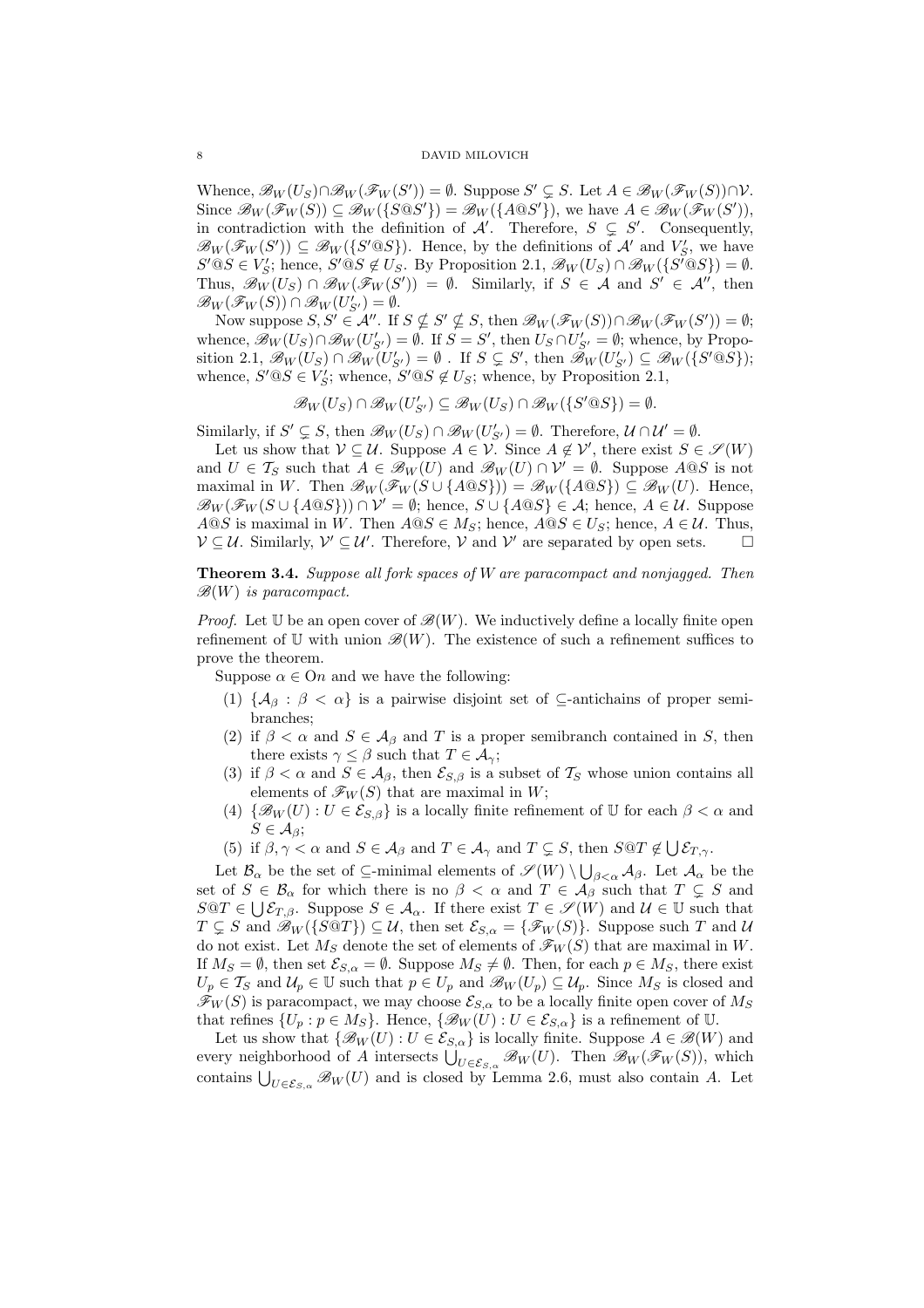V be a neighborhood of  $A@S$  that only intersects finitely many members of  $\mathcal{E}_{S,\alpha}$ . Then  $\mathscr{B}_W(V)$  only intersects finitely many elements of  $\{\mathscr{B}_W(U): U \in \mathcal{E}_{S,\alpha}\}.$ 

By the definition of  $\mathcal{B}_{\alpha}$  and the containment of  $\mathcal{A}_{\alpha}$  in  $\mathcal{B}_{\alpha}$ , we have (1) and (2) if  $\alpha + 1$  replaces  $\alpha$ . By the definition of  $\mathcal{A}_{\alpha}$ , we have (5) if  $\alpha + 1$  replaces  $\alpha$ . By what we have already shown about  $\mathcal{E}_{S,\alpha}$  for each  $S \in \mathcal{A}_{\alpha}$ , we have (3) and (4) if  $\alpha + 1$  replaces  $\alpha$ . If  $\lambda$  is 0 or a limit ordinal, and (1)-(5) are satisfied for all  $\alpha < \lambda$ , then clearly (1)-(5) are satisfied if  $\alpha = \lambda$ . Thus, by induction, (1)-(5) are satisfied for every ordinal  $\alpha$ .

For each  $\alpha \in \Omega$ , define  $\mathbb{V}_{\alpha}$  as follows:

(3.1) 
$$
\mathbb{V}_{\alpha} = \bigcup_{\beta < \alpha} \bigcup_{S \in \mathcal{A}_{\beta}} \{\mathscr{B}_{W}(U) : U \in \mathcal{E}_{S,\beta}\}.
$$

By (3), all elements of  $\mathbb{V}_{\alpha}$  are open. By (4),  $\mathbb{V}_{\alpha}$  is a refinement of U. Let us show that  $\mathbb{V}_{\alpha}$  is locally finite. Suppose  $\beta, \gamma < \alpha$  and  $S \in \mathcal{A}_{\beta}$  and  $T \in \mathcal{A}_{\gamma}$  and  $U \in \mathcal{E}_{S,\beta}$ and  $V \in \mathcal{E}_{T,\gamma}$  and  $\mathcal{B}_W(U) \cap \mathcal{B}_W(V) \neq \emptyset$ . Then  $\mathcal{B}_W(\mathcal{F}_W(S))$  is not disjoint from  $\mathscr{B}_W(\mathscr{F}_W(T))$ ; hence,  $S \subseteq T$  or  $T \subseteq S$ , for W is a tree. If  $S \subseteq T$ , then  $T \mathbb{Q}S \notin U$ by  $(5)$ ; whence,

$$
\emptyset = \mathscr{B}_W(U) \cap \mathscr{B}_W(\{T@S\}) \supseteq \mathscr{B}_W(U) \cap \mathscr{B}_W(\mathscr{F}_W(T)) \supseteq \mathscr{B}_W(U) \cap \mathscr{B}_W(V),
$$

which is absurd. Therefore,  $T \subseteq S$ . By symmetry,  $S \subseteq T$ ; hence,  $S = T$ . Hence, by (1),  $\beta = \gamma$ . Therefore, the unions in (3.1) are disjoint unions. Moreover, by (4), the set  $\{\mathscr{B}_W(U): U \in \mathcal{E}_{S,\beta}\}\$ is locally finite for all  $\beta < \alpha$  and  $S \in \mathcal{A}_{\beta}$ . Hence,  $\mathbb{V}_{\alpha}$  is locally finite. Therefore, it suffices to prove that  $\mathbb{V}_{\alpha}$  covers  $\mathscr{B}(W)$  for some ordinal  $\alpha$ .

imal  $\alpha$ .<br>Let  $A \in \mathscr{B}(W)$ . Suppose there exists  $S \in \mathscr{S}(W) \setminus \bigcup_{\alpha \in \text{On}} A_{\alpha}$  such that  $S \subseteq A$ . Choose S to be as small as possible. Then there exists  $\alpha \in On$  such that S is a  $\subseteq$ -minimal element of  $\mathscr{S}(W) \setminus \bigcup_{\beta < \alpha} A_{\beta}$ . Therefore, by definition of  $A_{\alpha}$ , there exist  $\beta < \alpha$  and  $T \in A_{\beta}$  such that  $T \subsetneq S$  and  $A@T = S@T \in \bigcup \mathcal{E}_{T,\beta}$ . Therefore,  $A\in\bigcup\mathbb{V}_{\alpha}.$ 

 $\subset \bigcup \forall \alpha$ .<br>Suppose every proper semibranch contained in A is in  $\bigcup_{\alpha \in \text{On}} \mathcal{A}_{\alpha}$ . Further suppose A has no maximum. Since  $A \in \bigcup U$ , there exist  $R \in \mathscr{S}(W)$  and  $U \in \mathcal{T}_R$  and  $U \in \mathbb{U}$  such that  $A @ R \in U$  and  $\mathscr{B}_W(U) \subseteq \mathcal{U}$ . Set  $S = R \cup \{A @ R\}$ . Then  $S \in \mathcal{A}_{\alpha}$ for some  $\alpha \in \text{On}$ . Moreover, by definition,  $\mathcal{E}_{S,\alpha} = \{\mathcal{F}_W(S)\}\.$  Set  $T = S \cup \{A@S\}$ . Then  $T@S \in \mathcal{F}_W(S) = \bigcup \mathcal{E}_{S,\alpha}$ ; hence, by (5),  $T \notin \bigcup_{\beta \in \text{On}} \mathcal{A}_{\beta}$ , which is absurd. Therefore, A has a maximum. Set  $S = A \setminus \{\max A\}$ . Then there exists  $\alpha \in \Omega$ such that  $S \in \mathcal{A}_{\alpha}$ . By (3),  $A \tQ S \in \bigcup \mathcal{E}_{S,\alpha}$ ; hence,  $A \in \bigcup \mathbb{V}_{\alpha+1}$ .

Thus, for each  $A \in \mathcal{B}(W)$ , there exists  $\xi(A) \in On$  such that  $A \in \bigcup_{\xi(A)} V_{\xi(A)}$ . Thus, for each  $A \in \mathcal{B}(W)$ , there exists  $\xi(A) \in \mathcal{O}n$  such that  $A \in \bigcup_{\xi(A)} \xi_A$ .<br>Therefore,  $\mathcal{B}(W) = \bigcup_{\xi \in \mathcal{B}} \xi$  where  $\xi = \sup_{\xi \in \mathcal{B}} \{\xi(A) : A \in \mathcal{B}(W)\}$ .

The arguments used to prove the above theorem about paracompactness also apply to topological dimension.

# **Theorem 3.5.** Let  $n < \omega$ . Suppose all fork spaces of W are nonjagged and have topological dimension at most n. Then  $\mathscr{B}(W)$  has topological dimension at most n.

Proof. The argument is the same as in the proof of Theorem 3.4. Wherever they are mentioned, simply respectively replace paracompactness, local finiteness, and finiteness with having topological dimension at most  $n$ , having order at most  $n+1$ , and having cardinality at most  $n + 1$ .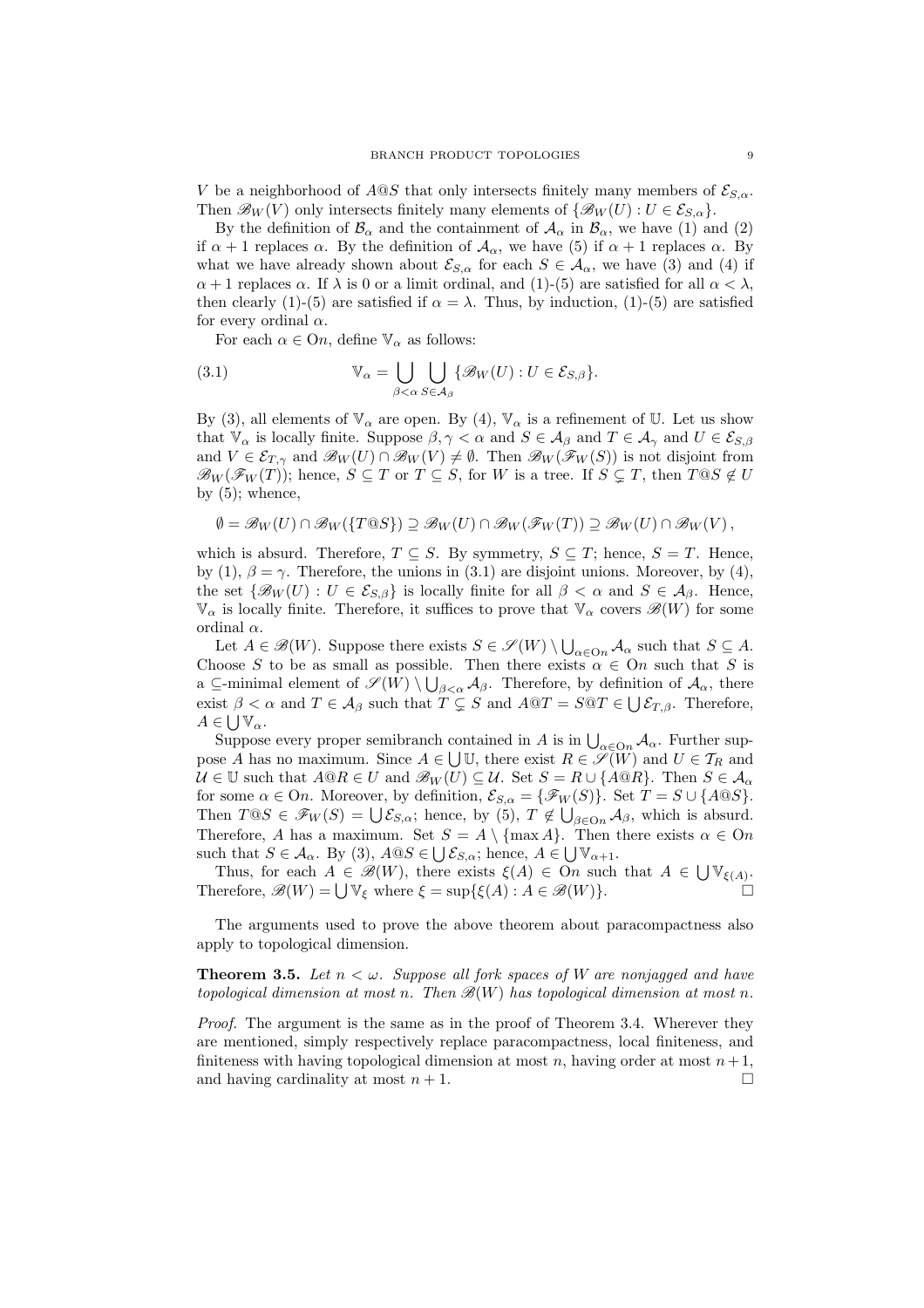In the special case of nonjaggedness where  $W$  is a tree with no maximal elements, the branch product topology collapses in the sense that it is independent of the fork topologies. Thus, even assuming all forks are nonjagged,  $\mathscr{B}(W)$  may have lower topological dimension than all of its fork spaces.

**Theorem 3.6.** The branch product topology on  $\mathscr{B}(W)$  is independent of the topologies of the fork spaces which have no elements maximal in W.

*Proof.* Let A be the set of  $S \in \mathscr{S}(W)$  such that  $\mathscr{F}_W(S)$  has no elements maximal in W. Fix the topologies of all fork spaces except  $\mathscr{F}_W(S)$  for  $S \in \mathcal{A}$ . Then the coarsest possible branch product topology of  $\mathscr{B}(W)$  is induced by giving  $\mathscr{F}_W(S)$ the indiscrete topology for each  $S \in \mathcal{A}$ . Likewise, the finest possible branch product topology of  $\mathscr{B}(W)$  is induced by giving  $\mathscr{F}_W(S)$  the discrete topology for each  $S \in \mathcal{A}$ . Let  $S \in \mathcal{A}$  and  $E \subseteq \mathscr{F}_W(S)$ . Since W is a tree and no elements of  $\mathscr{F}_W(S)$  are maximal in  $W$ , we have

$$
\mathscr{B}_W(E) = \bigcup_{p \in E} \mathscr{B}_W(\mathscr{F}_W(S \cup \{p\})).
$$

Hence,  $\mathscr{B}_W(E)$  is open in  $\mathscr{B}(W)$  even if  $\mathscr{F}_W(S)$  is given the indiscrete topology for each  $S \in \mathcal{A}$ . Thus, the coarsest possible branch product topology of  $\mathcal{B}(W)$  is finer than the finest. Therefore, the branch product topology of  $\mathcal{B}(W)$  does not depend on the topology of  $\mathcal{F}_W(S)$  for  $S \in \mathcal{A}$ .

**Corollary 3.7.** Suppose  $W$  is a tree with no maximal elements. Then the branch product topology on  $\mathcal{B}(W)$  is independent of the topologies of the fork spaces. Moreover,  $\mathcal{B}(W)$  is Hausdorff and has topological dimension 0 (and is therefore paracompact).

Proof. The first statement of the corollary immediately follows from Theorem 3.6. Let us prove the second statement. Every fork space is nonjagged because it has no maximal elements. Moreover, we may assume every fork space is discrete, and hence is Hausdorff and has topological dimension 0. By Theorems 2.2 and 3.5,  $\mathscr{B}(W)$  is paracompact Hausdorff and has topological dimension 0.

Remark 3.8. A  $T_1$  space with topological dimension 0 is easily shown to be zerodimensional in the sense of having a basis of clopen sets.

The next example shows that Corollary 3.7 may not be extended to conclude  $\mathscr{B}(W)$  is locally compact or perfectly normal.

**Example 3.9.** Let  $W = \begin{bmatrix} 1 \end{bmatrix}$  $\alpha<\omega_1$ ¡  ${a_{\alpha}\}\cup\{b_{\alpha,n}:n<\omega\}$ ¢ and let

(3.2) 
$$
a_{\beta} > a_{\alpha} < b_{\alpha, n} < b_{\alpha, n+1} \text{ and } b_{\alpha, 0} \not\le a_{\beta}
$$

for all  $\alpha < \beta < \omega_1$  and  $n < \omega$ . The relations in (3.2) uniquely define the ordering of  $W$ . Moreover,  $W$  is a tree without maximal elements, and Corollary 3.7 applies. However, the singleton  $\{\{a_{\alpha} : \alpha < \omega_1\}\}\$ is closed but is not a  $G_{\delta}$  set in  $\mathscr{B}(W)$ ; hence,  $\mathscr{B}(W)$  is not perfectly normal; hence,  $\mathscr{B}(W)$  is not metrizable. Moreover,  $\mathscr{B}(W)$  is not locally compact: if  $\alpha < \omega_1$ , then

$$
\{ \mathcal{B}_{W}(\{b_{\alpha+n,0}\}) : n < \omega \} \cup \{ \mathcal{B}_{W}(\{a_{\alpha+\omega}\}) \}
$$

is an open cover of the clopen set  $\mathscr{B}_W(\{a_\alpha\})$ , and it has no finite subcover; hence, no neighborhood of the branch  $\{a_{\alpha} : \alpha < \omega_1\}$  has compact closure.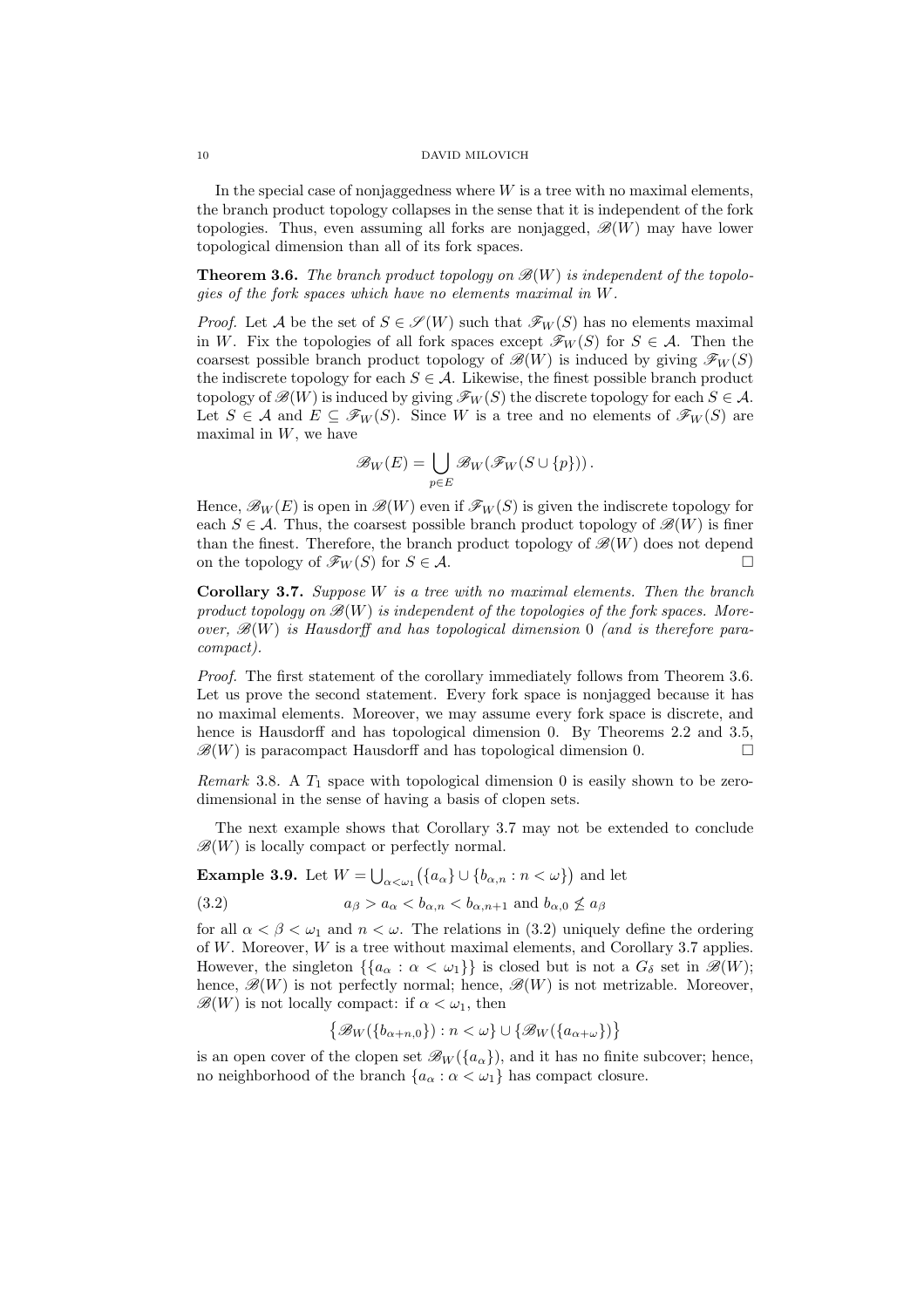#### 4. BRANCH PRODUCT ITERATIONS

Before defining iterated branch products, we need some additional notation. Henceforth, let  $X_p$  be a nonempty poset and let  $\mathcal{E}_p \subseteq \mathcal{P}(X_p)$  satisfy  $\mathscr{B}_{X_p}(\bigcup \mathcal{E}_p) =$  $\mathscr{B}(X_p)$  for each  $p \in Y$ . Assume that  $X_p \cap X_q = \emptyset$  for all distinct  $p, q \in Y$ . Let Z  $\mathcal{B}(\Lambda_p)$  for each  $p \in Y$ . Assume that  $\Lambda_p \cap \Lambda_q = \emptyset$ .<br>be the ordered sum  $\sum_{p \in Y} X_p$  and let  $\mathcal{E} = \bigcup_{p \in Y} \mathcal{E}_p$ .

**Definition 4.1.** We say that  $\mathcal{B}(Z, \mathcal{E})$  is the *iterated branch product* of the spaces  $\mathscr{B}(X_p, \mathcal{E}_p)$  for which  $p \in Y$ .

Since  $\mathscr{B}(X_n, \mathcal{E}_n)$  could be an iterated branch product for any  $p \in Y$ , we can iterate branch products arbitrarily many times, justifying the term "iterated." Also,  $\mathscr{B}(Z,\mathcal{E})$  is the  $\mathcal{E}\text{-induced branch product by definition. Moreover, if }Y \text{ and } X_p \text{ are }$ well-founded for all  $p \in Y$ , then  $\mathscr{B}(Z)E$  can be defined in terms of branch products induced by fork spaces, as shown below.

**Lemma 4.2.** Suppose Y and  $X_p$  are well-founded for all  $p \in Y$ . Then, for each  $S \in \mathscr{S}(Z)$ , there is a unique  $y \in Y$  such that

$$
\mathscr{F}_Z(S)=\mathscr{F}_{X_y}(S\cap X_y)\,,
$$

or there is a unique  $I \subseteq Y$  such that  $\mathscr{F}_Z(S) = \bigcup_{p \in I} \mathscr{F}_{X_p}(\emptyset)$ . Moreover, if both such a y and I exist, then  $I = \{y\}$  and  $S \cap X_y = \emptyset$ .

*Proof.* Let  $S \in \mathscr{S}(Z)$ . Let  $p \in \mathscr{F}_Z(S)$  and let  $y \in Y$  satisfy  $p \in X_y$ . Suppose p is not minimal in  $X_y$ . Then  $S \cap X_y$  is cofinal in S; whence,  $\mathscr{F}_{X_y}(S \cap X_y) = \mathscr{F}_Z(S)$ . Moreover, there is at most one y such that  $S \cap X_y$  is cofinal in S, for Z is an ordered sum of  $\{X_r : r \in Y\}$ . Suppose p is minimal in  $X_y$ . Let  $q \in \mathscr{F}_Z(S)$  be arbitrary and let  $z \in Y$  satisfy  $q \in X_z$ . Suppose q is not minimal in  $X_z$ . Then we have

$$
\mathscr{F}_{X_z}(S \cap X_z) = \mathscr{F}_Z(S) \, ;
$$

hence,  $p \in X_z$ ; hence,  $y = z$ . Since q is not minimal in  $X_z$  but is a minimal strict upper bound of S, there exists  $r \in S \cap X_z$ . Therefore, p is not a strict upper bound of S, for p is minimal in  $X_z$ . This situation is absurd. Therefore, q is minimal in  $X_z$ . Thus, there exists  $I \subseteq Y$  such that  $\mathscr{F}_Z(S) \subseteq \bigcup_{y \in I} \mathscr{F}_{X_y}(\emptyset)$ .

Since  $X_u \cap X_v = \emptyset$  for all distinct  $u, v \in Y$ , there is a smallest such I, and hence we may choose I to be as small as possible. Then  $\mathscr{F}_{X_w}(\emptyset) \cap \mathscr{F}_Z(S) \neq \emptyset$  for all  $w \in I$ . Suppose  $w \in I$  and  $r \in \mathscr{F}_{X_w}(\emptyset) \cap \mathscr{F}_Z(S)$  and  $s \in \mathscr{F}_{X_w}(\emptyset) \setminus \mathscr{F}_Z(S)$ . Since r is minimal in  $X_w$  and is a strict upper bound of S, every element of  $X_w$ , including  $s$ , is a strict upper bound of  $S$ . Since  $s$  is not a minimal strict upper bound of S, there exists  $t \in Z$  such that t is less than s and is a strict upper bound of S. Since s is minimal in  $X_w$ , there exists  $v \in Y$  such that  $t \in X_v$  and v is less than w. Since s is minimal in  $\Lambda_w$ , there exists  $v \in I$  such that  $t \in \Lambda_v$  and v is less than w.<br>But then t is also less than r, which is absurd. Therefore,  $\mathscr{F}_Z(S) = \bigcup_{y \in I} \mathscr{F}_{X_y}(\emptyset)$ . But then t is also less than t, which is absurd. Therefore,  $\mathcal{F}_Z(\mathcal{S}) - \bigcup_{y \in I} \mathcal{F}_{X_y}(y)$ .<br>Moreover, for any J such that  $\mathcal{F}_Z(S) = \bigcup_{y \in J} \mathcal{F}_{X_y}(\emptyset)$ , we have  $I = J$  because  $X_u \cap X_v = \emptyset$  for all distinct  $u, v \in Y$ .

Finally, suppose  $y \in Y$  and  $I \subset Y$  satisfy

$$
\mathscr{F}_Z(S) = \mathscr{F}_{X_y}(S \cap X_y) = \bigcup_{p \in I} \mathscr{F}_{X_p}(\emptyset).
$$

Then clearly  $I = \{y\}$ . Hence,  $\mathscr{F}_{X_y}(S \cap X_y) = \mathscr{F}_{X_y}(\emptyset)$ . Finally,  $S \cap X_y = \emptyset$  because forks of nonempty proper semibranches of  $X<sub>y</sub>$  do not contain minimal elements of  $X_y$ .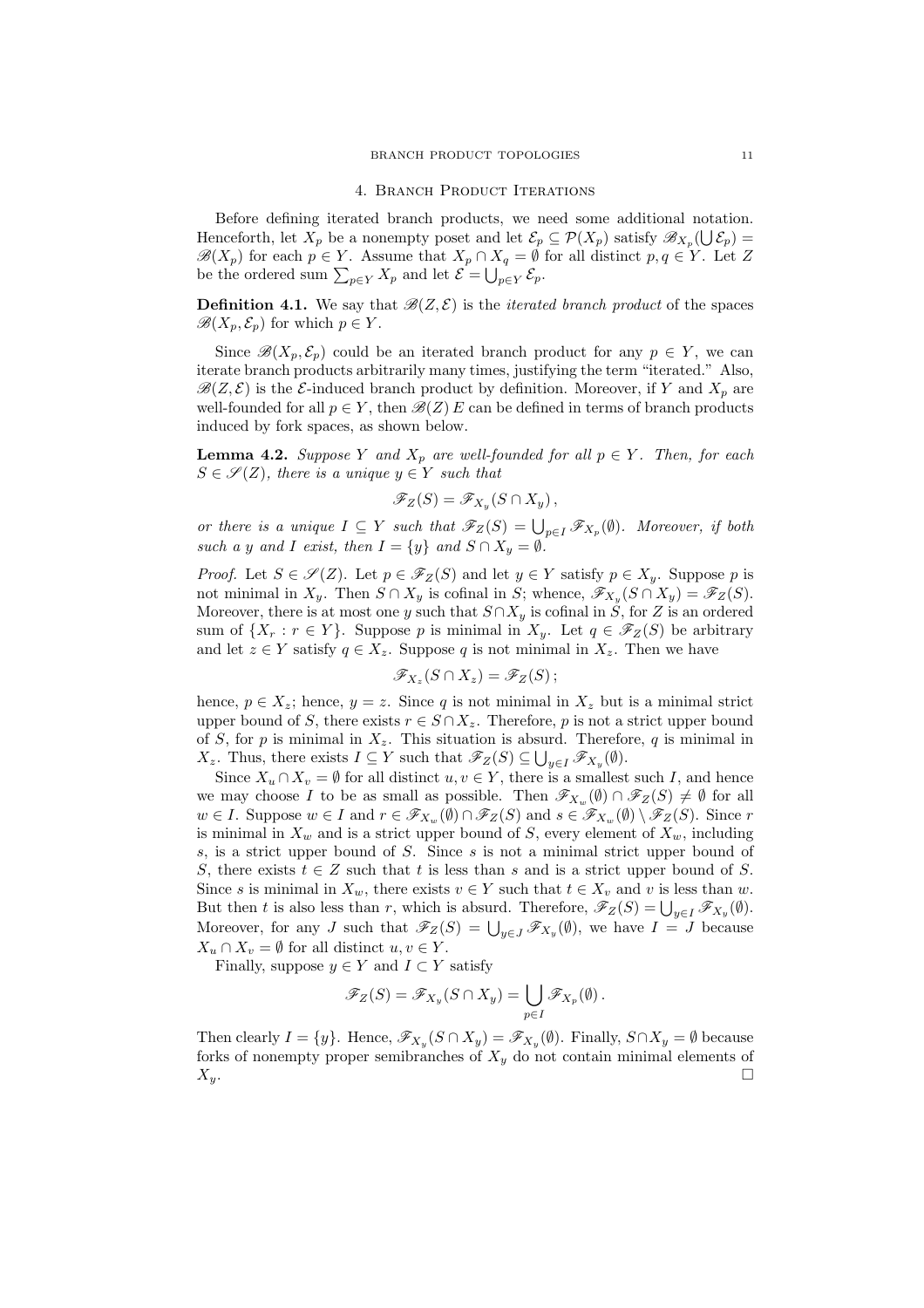**Definition 4.3.** Suppose Y and  $X_p$  are well-founded for each  $p \in Y$ . For each  $p \in Y$  and  $S \in \mathscr{S}(X_p)$ , let  $\mathcal{T}_{p,S}$  be a topology of  $\mathscr{F}_{X_p}(S)$ . For each  $S \in \mathscr{S}(Z)$ , if  $\mathscr{F}_Z(S) = \mathscr{F}_{X_p}(S \cap X_p)$  for some  $p \in Y$ , then set  $\mathcal{O}_S = \mathcal{T}_{p,S \cap X_p}$ . If  $\mathscr{F}_Z(S) =$  $_{p\in E}\mathscr{F}_{X_p}(\emptyset)$  for some  $E\subseteq Y$ , then let  $\mathcal{O}_S$  be the sum topology on  $\mathscr{F}_Z(S)$  induced by  $\langle T_{p,\emptyset} \rangle_{p \in E}$ . By Lemma 4.2, it is legitimate to define the sum branch product topology of  $\mathscr{B}(Z)$  to be the branch product topology of  $\mathscr{B}(Z,\langle \mathcal{O}_S\rangle_{S\in\mathscr{S}(X)})$ .

**Theorem 4.4.** Supose Y and  $X_p$  are well-founded for each  $p \in Y$ . Further suppose that  $\mathcal{E}_p = \bigcup_{S \in \mathcal{S}(X_p)} \mathcal{T}_{p,S}$ . Then the topology of  $\mathcal{B}(Z, \mathcal{E})$  is the sum branch product topology of  $\mathscr{B}(Z)$ .

*Proof.* For each  $S \in \mathscr{S}(Z)$  and  $U \in \mathcal{O}_S$ , the set U is a union of elements of  $\mathcal E$ by definition. Thus,  $\mathscr{B}_Z(U)$  is open in  $\mathscr{B}(Z,\mathcal{E})$ . Conversely, suppose  $p \in Y$  and  $U \in \mathcal{E}_p$ . Then there exists  $S \in \mathscr{S}(X_p)$  such that  $U \in \mathcal{T}_{p,S}$ . Let  $T \in \mathscr{S}(Y)$ satisfy  $p \in \mathscr{F}_Y(T)$ . For each  $q \in T$ , choose  $A_q \in \mathscr{B}(X_q)$ . Suppose  $S \neq \emptyset$ . Then  $U \in \mathcal{O}_R$  for any  $R \in \mathscr{S}(Z)$  for which  $S = R \cap X_p$ . Such an R always exists: an example is  $S \cup \bigcup_{q \in T} A_q$ . Thus,  $\mathscr{B}_Z(U)$  is open in the sum branch exists. an example is  $S \cup \bigcup_{q \in T} A_q$ . Thus,  $\mathscr{B}_Z(U)$  is open in the sum branch<br>product topology. Suppose  $S = \emptyset$ . Set  $R = \bigcup_{q \in T} A_q$ . Then  $R \in \mathscr{S}(Z)$  and<br> $\mathscr{F}_Z(R) = \bigcup_{q \in \mathscr{F}_Y(T)} \mathscr{F}_{X_q}(\emptyset)$ . Therefore,  $U \in$ the sum branch product topology. Thus, the topology of  $\mathcal{B}(Z, \mathcal{E})$  is the sum branch product topology of  $\mathscr{B}(Z)$ , for each topology has a subbasis of open sets also open in the other topology.  $\Box$ 

Unlike branch products, branch product iterations preserve all the separation axioms preserved by sums and products. This is because, up to homeomorphism, branch product iterations can be constructed using the familiar topological operations of products, sums, and subspaces, as shown by the next theorem.

# **Lemma 4.5.** Suppose  $p \in Y$ . Then  $\mathscr{B}_Z(X_p)$  is clopen

*Proof.* Suppose  $A \in \mathcal{B}(Z) \setminus \mathcal{B}_Z(X_p)$ . Then  $\pi(A) \in \mathcal{B}(Y) \setminus \mathcal{B}_Y(\{p\})$ . Since  $\pi(A)$  is a maximal chain, there exists  $q \in \pi(A)$  such that p and q are incomparable. Thus,  $A \in \mathcal{B}_Z(X_q)$ , which is open in  $\mathcal{B}(Z, \mathcal{E})$  and disjoint from  $\mathcal{B}_Z(X_p)$ .

**Theorem 4.6.** Let  $C$  be a topological class hereditary with respect to subspaces and closed under finite sums and products of |Y|-many spaces. Suppose  $\mathscr{B}(X_p, \mathcal{E}_p) \in \mathcal{C}$ for all  $p \in Y$ . Then  $\mathscr{B}(Z, \mathcal{E}) \in \mathcal{C}$ .

*Proof.* We construct an element of C homeomorphic to  $\mathscr{B}(Z,\mathcal{E})$ . Let  $\Lambda$  be a nonempty member of C, such as  $\mathscr{B}(X_p, \mathcal{E}_p)$  for some  $p \in Y$ . Fix  $\lambda \in \Lambda$ . For each  $p \in Y$ , let  $M_p$  be the topological sum of  $\mathscr{B}(X_p, \mathcal{E}_p)$  and  $\Lambda$ . Given a partial function f on Y, let  $\zeta(f)$  be the unique extension of f to a complete function on Y for which  $\zeta(f)(p) = \lambda$  for all  $p \in Y \setminus \text{dom } f$ . Set  $M = \prod_{p \in Y} M_p$ ; set

$$
N = \bigcup_{A \in \mathcal{R}(Y)} \left\{ \zeta(f) : f \in \prod_{p \in A} \mathcal{B}(X_p) \right\}
$$

and give it the subspace topology induced by M. Then  $N \in \mathcal{C}$ .

Let us show that  $\mathcal{B}(Z,\mathcal{E})$  is homeomorphic to N. For each  $A \in \mathcal{B}(Z)$ , let  $\eta(A)$ denote the partial function on Y for which  $\eta(A)(p) = A \cap X_p$  for all  $p \in Y$  for which  $A \cap X_p \neq \emptyset$  and  $\eta(A)(p)$  is undefined otherwise. Set  $\theta = \zeta \circ \eta$ . Then  $\theta$  is a bijection from  $\mathscr{B}(Z,\mathcal{E})$  to N because dom  $\eta(A) \in \mathscr{B}(Y)$  for all  $A \in \mathscr{B}(Z)$ .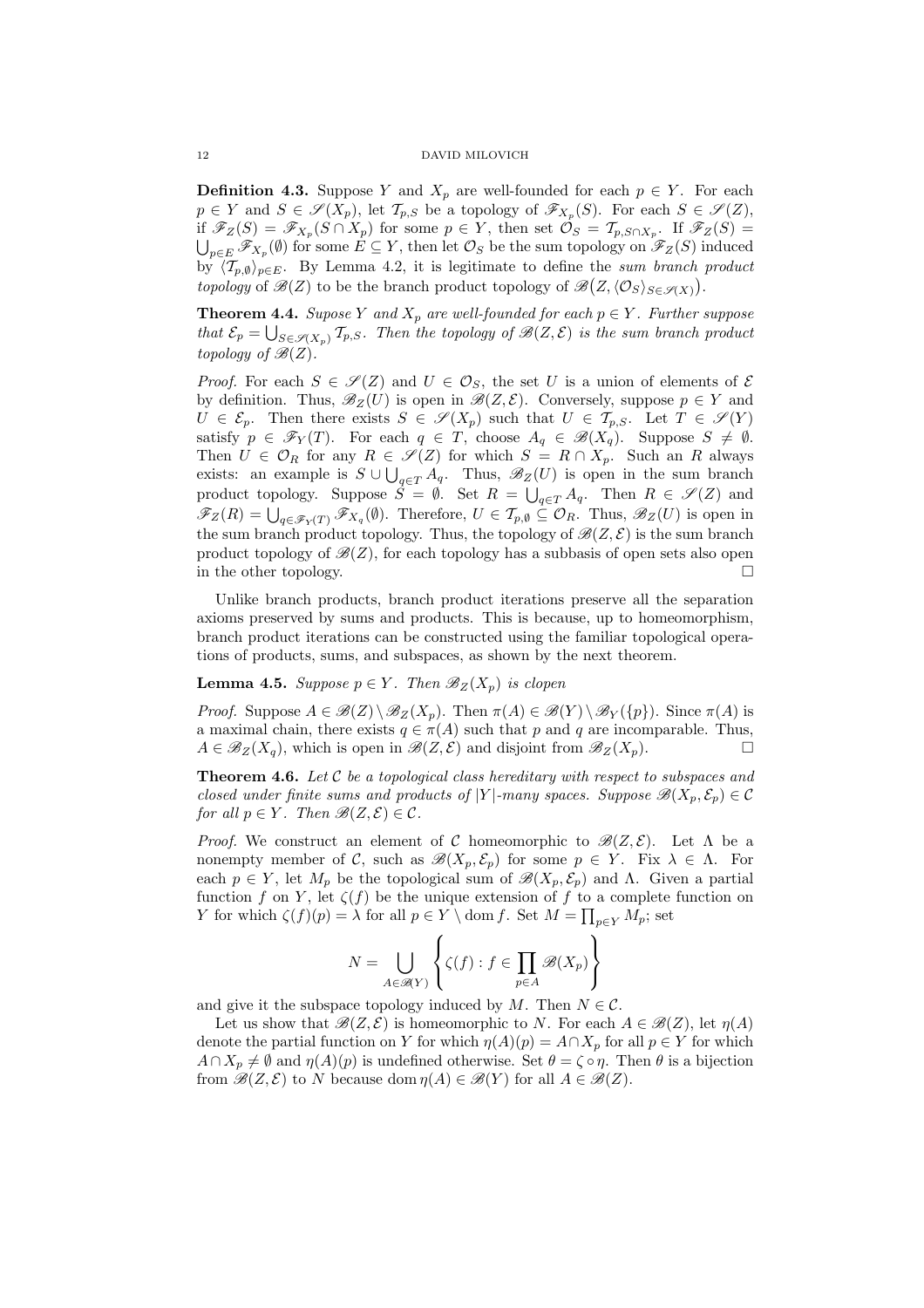Let us show that  $\theta$  is a homeomorphism. Let  $\mathcal O$  denote the topology of  $\Lambda$ . Set Let us show that  $\theta$  is a nomeomorphism. Let C denote the topology of  $\Lambda$ . Set  $\mathcal{O}_p = \mathcal{O} \cup \{ \mathcal{B}_{X_p}(\mathcal{E}) : E \in \mathcal{E}_p \}$ . Then  $\mathcal{O}_p$  is a subbasis for  $M_p$ . Hence,  $\bigcup_{p \in Y} \{ \{ f \in$  $N : f(p) \in U$  :  $U \in \mathcal{O}_p$  is a subbasis for N. Suppose  $p \in Y$  and  $U \in \mathcal{O}_p$ . If  $U = \mathscr{B}_{X_p}(E)$  for some  $E \in \mathcal{E}_p$ , then  $\theta^{-1}(\lbrace f \in N : f(p) \in U \rbrace) = \mathscr{B}_Z(E)$ , which is open. If  $\lambda \in U \in \mathcal{O}$ , then  $\theta^{-1}(\lbrace f \in N : f(p) \in U \rbrace) = \mathscr{B}(Z) \setminus \mathscr{B}_Z(X_p)$ , which is open by Lemma 4.5. If  $\lambda \notin U \in \mathcal{O}$ , then  $\{f \in N : f(p) \in U\} = \emptyset$ . Thus,  $\theta$  is continuous. Furthermore,  $\theta$  is open because  $\theta(\mathscr{B}_Z(E)) = \{f \in N : f(p) \in \mathscr{B}_{X_p}(E)\}\$ for all  $E \in \mathcal{E}_p$  and  $\{\mathscr{B}_Z(E) : E \in \mathcal{E}\}\$ is a subbasis for  $\mathscr{B}(Z,\mathcal{E})$ . Thus,  $\theta$  is a homeomorphism.  $\Box$ 

**Corollary 4.7.** The  $T_0$  axiom, the  $T_1$  axiom, the  $T_2$  axiom, regularity, complete regularity, total disconnectedness, and the property of having a basis of clopen subsets are each preserved by branch product iterations. Moreover, if Y is countable and  $\mathscr{B}(X_p, \mathcal{E}_p)$  is metrizable for all  $p \in Y$ , then  $\mathscr{B}(Z, \mathcal{E})$  is metrizable.

Corollary 4.7 mentions the most commonly used topological properties that are preserved by sums and products. Since these properties are all also hereditary with respect to subspaces, the following example of a topological class closed under products and sums but not under branch product iterations is necessarily a bit obscure.

**Definition 4.8.** For any set E, let  $[E]$ <sup>1</sup> denote the set of singleton subsets of E.

**Example 4.9.** Let  $D$  denote the closure of the class of discrete spaces with respect to sums and products. A nondiscrete space in  $\mathcal D$  must be constructed using infinite products; hence, such a space has cardinality at least  $2^{\aleph_0}$ .

Let us construct a countable nondiscrete space that is a branch product iteration of discrete spaces. Let Y be the unique poset satisfying  $Y = \{a_n, b_n : n < \omega\}$  and  $\mathscr{S}(Y) = \{ \{a_m : m < n \} : n < \omega \}$  and  $\mathscr{F}_Y(\{a - m : m < n \}) = \{a_n, b_n\}$ . For each  $p \in Y$ , let  $X_p$  be a singleton. Then  $\mathscr{B}(Z, \mathcal{E})$  is homeomorphic to  $\mathscr{B}(Y, [Y]^1)$ . Moreover,  $\mathscr{B}(Y)$  is countable and  $\mathscr{B}(Y,[Y]^1)$  is not discrete because the branch  ${a_n : n, \omega}$  is not isolated. Thus, branch product iterations strictly generalize sums and products. ¡

Note that  $\mathscr{B}$  $Y, [Y]^{1}$ is homeomorphic to  $\mathscr{B}(Y)$  with the branch product topology induced by giving each fork the discrete topology. Thus, there is a branch product not in  $\mathcal D$  but induced by fork spaces all in  $\mathcal D$ . Hence, branch products also strictly generalize sums and products.

# 5. THE TYCHONOFF THEOREM

The Tychonoff Theorem has a very nice generalization in terms of branch product iterations. The proof is similar to that of the usual Tychonoff Theorem.

**Theorem 5.1.** The space  $\mathscr{B}(Z,\mathcal{E})$  is compact if and only if  $\mathscr{B}$ ¡  $Y, [Y]^{1}$ is compact and  $\mathscr{B}(X_p, \mathcal{E}_p)$  is compact for all  $p \in Y$ .

*Proof.* Let  $\pi: \mathscr{B}(Z) \to \mathcal{P}(Y)$  be given by  $\pi(A) = \{p \in Y : A \cap X_p \neq \emptyset\}$ . It is clear that the range of  $\pi$  is exactly  $\mathscr{B}(Y)$ .

Suppose  $\mathscr{B}(Y,[Y]^1)$  is not compact. By the Alexander Subbasis Theorem, there exists  $I \subseteq Y$  such that  $\mathscr{B}_Y(I) = \mathscr{B}(Y)$  but  $\mathscr{B}_Y(F) \subsetneq \mathscr{B}(Y)$  for all finite  $F \subseteq I$ . Set  $\mathbb{J} = \{ \mathscr{B}_Z(X_p) : p \in I \}.$  Then  $\mathbb{J}$  is an open cover of  $\mathscr{B}(Z, \mathcal{E})$ : if  $A \in \mathscr{B}(Z)$ , then  $\pi(A) \in \mathscr{B}(Y)$ ; whence,  $\pi(A) \cap I \neq \emptyset$ ; whence,  $A \cap X_p \neq \emptyset$  for some  $p \in I$ ; whence,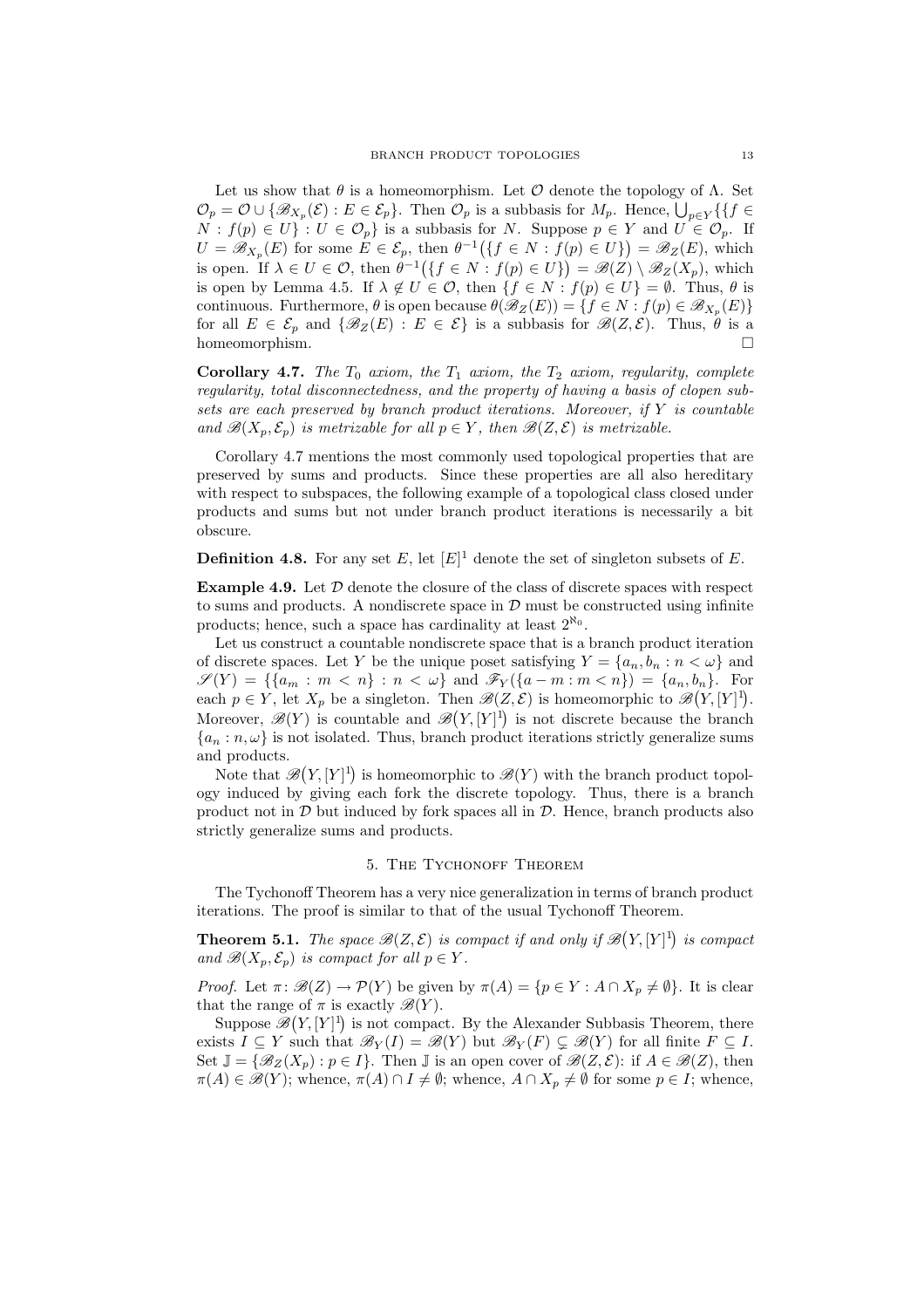$A \in \bigcup \mathbb{J}$ . Suppose F is a finite subset of I. Then there exists  $B \in \mathscr{B}(Y) \setminus \mathscr{B}_Y(F)$ .  $A \in \bigcup J$ . Suppose *F* is a linite subset of *I*. Then there exists  $B \in \mathcal{B}(I) \setminus \mathcal{B}_Y(I)$ .<br>For each  $p \in B$ , choose  $A_p \in \mathcal{B}(X_p)$ . Then  $\bigcup_{p \in B} A_p$  is a branch of *Z* not in  $\bigcup_{p\in F} \mathscr{B}_Z(X_p)$ . Therefore, J has no finite subcover; hence,  $\mathscr{B}(Z,\mathcal{E})$  is not compact.

Suppose  $\mathscr{B}(X_p, \mathcal{E}_p)$  is not compact for some  $p \in Y$ . By the Alexander Subbasis Theorem, there exists  $A \subseteq \mathcal{E}_p$  such that  $\{\mathscr{B}_{X_p}(I) : I \in \mathcal{A}\}$  is a cover of  $\mathscr{B}(X_p)$  with no finite subcover. Consequently,  $\{\mathscr{B}_Z(I): I \in \mathcal{A}\}\$ is a cover of  $\mathscr{B}_Z(X_p)$  with no finite subcover. Thus, to prove that  $\mathscr{B}(Z,\mathcal{E})$  is not compact, it suffices to note that  $\mathscr{B}_Z(X_p)$  is closed in  $\mathscr{B}(Z,\mathcal{E})$  by Lemma . refbranchiteratesingletonclosed LEM.

Suppose  $\mathscr{B}(Y,[Y]^1)$  is compact and  $\mathscr{B}(X_p,\mathcal{E}_p)$  is compact for all  $p \in Y$ . Further suppose  $\mathcal{B}(I, [I]')$  is compact and  $\mathcal{B}(\Lambda_p, \mathcal{E}_p)$  is compact for an  $p \in I$ . Further suppose  $\mathcal{H} \subseteq \mathcal{E}$  and  $\bigcup_{I \in \mathcal{H}} \mathcal{B}_Z(I) = \mathcal{B}(Z)$ . By the Alexander Subbasis Theorem, suppose  $\pi \subseteq \mathcal{E}$  and  $\bigcup_{I \in \mathcal{H}} \mathcal{B}_Z(I) = \mathcal{B}(Z)$ . By the Alexander Subbasis Theorem,<br>it suffices to prove that H has a finite subset H' such that  $\bigcup_{I \in \mathcal{H}'} \mathcal{B}_Z(I) = \mathcal{B}(Z)$ . For each  $p \in Y$ , set  $\mathcal{H}_p = \mathcal{H} \cap \mathcal{P}(X_p)$ . Define J as follows:

$$
J = \bigg\{ p \in Y : \bigcup_{I \in \mathcal{H}_p} \mathscr{B}_{X_p}(I) = \mathscr{B}(X_p) \bigg\}.
$$

Suppose  $\mathscr{B}_Y(J) = \mathscr{B}(Y)$ . Since  $\mathscr{B}$ ¡  $Y, [Y]^{1}$ is compact, there is a finite set  $F \subseteq J$ such that  $\mathscr{B}_Y(F) = \mathscr{B}(Y)$ . For each  $p \in F$ , there is a finite set  $\mathcal{H}'_p \subseteq \mathcal{H}_p$  such that  $I \in \mathcal{H}'_p$   $\mathscr{B}_{X_p}(I) = \mathscr{B}(X_p)$ , by compactness. Now let A be an arbitrary branch of Z. Then  $\pi(A)$  contains an element of F, say p. Then  $A \cap X_p$ , which is a branch of  $X_p$ , intersects an element of  $\mathcal{H}'_p$ . Set  $\mathcal{H}' = \bigcup_{p \in F} \mathcal{H}'_p$ . Then  $\mathcal{H}'$  has the desired properties.

Suppose  $\mathscr{B}_Y(J) \subseteq \mathscr{B}(Y)$ . Then there exists  $B \in \mathscr{B}(Y)$  such that  $B \cap J = \emptyset$ . Suppose  $\mathcal{B}_Y(J) \subsetneq \mathcal{B}(I)$ . Then there exists  $B \in \mathcal{B}(I)$  such that  $B \cap J = \emptyset$ .<br>Hence, for each  $p \in B$ , there exists a branch  $A_p$  of  $X_p$  that is not in  $\bigcup_{I \in \mathcal{H}_p} \mathcal{B}_{X_p}(I)$ . Set  $A = \bigcup_{p \in B} A_p$ . Then  $A \in \mathcal{B}(Z) \setminus \bigcup$ p∈B  $\mathcal{B}(\mathcal{L})$ , there exists a branch  $\Lambda_p$  of  $\Lambda_p$  that is not in  $\bigcup_{I \in \mathcal{H}_p} \mathcal{B}_{X_p}(I)$ .<br>  $\Lambda_p$ . Then  $A \in \mathcal{B}(Z) \setminus \bigcup_{p \in B} \bigcup_{I \in \mathcal{H}_p} \mathcal{B}_{Z}(I)$ . Since  $\mathcal{E} \subseteq \bigcup_{p \in Y} \mathcal{P}(X_p)$ , we have  $\mathcal{H} = \bigcup_{p \in Y} \mathcal{H}_p$ . Therefore,  $A \notin \bigcup_{I \in \mathcal{H}} \mathscr{B}_Z(I)$ , a contradiction. Thus,  $\mathscr{B}(Z,\mathcal{E})$  is compact.

**Corollary 5.2** (Tychonoff Theorem). Suppose I is a set and  $X_i$  is a topological **Coronary 3.2** (Tychonon Theorem). Suppose *I* is a set and  $X_i$  is a topological space for each  $i \in I$ . Then  $\prod_{i \in I} X_i$  is compact if and only if  $X_i$  is compact for all  $i \in I$ .

*Proof.* We may assume that  $I \neq \emptyset$  and  $X_i \neq \emptyset$  for all  $i \in I$ . We may further assume that  $X_i \cap X_j = \emptyset$  for all distinct  $i, j \in I$ . For each  $i \in I$ , let  $\mathcal{O}_i$  be the topology of  $X_i$ . Give I an arbitrary linear ordering and, for each  $i \in I$ , order  $X_i$  such that it is an antichain. Then  $\mathscr{B}(X_i, \mathcal{O}_i)$  is homeomorphic to  $X_i$ . Set  $P = \sum_{i \in I} X_i$ . Then is an antichant. Then  $\mathcal{B}(P, \bigcup_{i \in I} \mathcal{O}_i)$  is homeomorphic to  $\prod_{i \in I} X_i$ . Since  $\mathcal{B}(I)$  is a singleton,  $\mathcal{B}(I, [I]^1)$  is  $\mathcal{B}(P, \bigcup_{i \in I} \mathcal{O}_i)$  is homeomorphic to  $\prod_{i \in I} X_i$ . Since  $\mathcal{B}(I)$  is a sin  $\mathscr{B}(T, \bigcup_{i \in I} C_i)$  is nonicomorphic to  $\prod_{i \in I} X_i$ . Since  $\mathscr{B}(T)$  is a singleton,  $\mathscr{B}(T, [T])$  is compact. Thus, by Theorem 5.1,  $\mathscr{B}(P, \bigcup_{i \in I} C_i)$  is compact if and only if  $\mathscr{B}(X_i, \mathcal{O}_i)$ compact. Thus, by Theorem 3.1,  $\mathcal{B}(P, \bigcup_{i \in I} C_i)$  is compact if and only if  $X_i$  is compact for all  $i \in I$ . Thus,  $\prod_{i \in I} X_i$  is compact if and only if  $X_i$  is compact for all  $i \in I$ .

Theorem 5.1 has an analogue for sum branch product topologies.

**Theorem 5.3.** Supose Y and  $X_p$  are well-founded for each  $p \in Y$ . Further suppose that  $\mathcal{E}_p = \bigcup_{S \in \mathscr{S}(X_p)} \mathcal{T}_{p,S}$ . Then  $\mathscr{B}(Z,\mathcal{E})$  with the sum branch product topology is compact if and only if the space

$$
\mathscr{B}\big(Y, \langle \mathcal{P}(\mathscr{F}_Y(S)) \rangle_{S \in \mathscr{S}(Y)}\big)
$$

is compact and B ¡  $X_p, \langle \mathcal{T}_{p,S} \rangle_{S \in \mathscr{S}(X_p)}$ ¢ is compact for all  $p \in Y$ .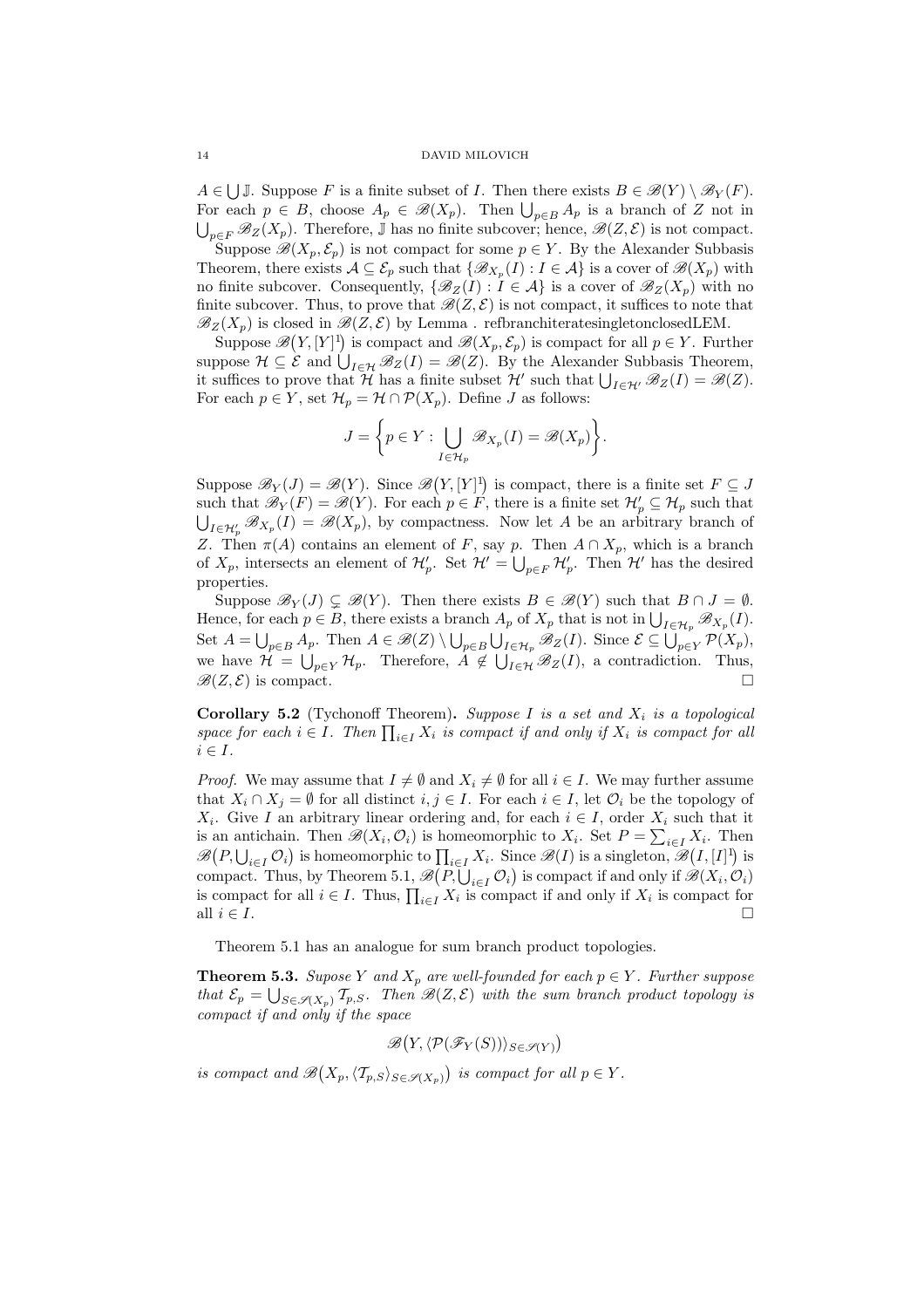*Proof.* By definition,  $\mathscr{B}$ ¡  $X_p, \langle \mathcal{T}_{p,S} \rangle_{S \in \mathscr{S}(X_p)}$ ¢ is equal to  $\mathscr{B}(X_p, \mathcal{E}_p)$ . Moreover, the space ¡ ¢

B  $Y,\langle \mathcal{P}(\mathscr{F}_Y(S))\rangle_{S\in\mathscr{S}(Y)}$ 

is clearly equal to  $\mathscr{B}$ ¡  $Y, [Y]^{1}$ to  $\mathscr{B}(Y,[Y]^1)$ . Thus, by Theorem 5.1, it suffices to note that, by Theorem 4.4,  $\mathscr{B}(Z, \bigcup_{p \in Y} \mathcal{E})$  is just  $\mathscr{B}(Z)$  with the sum branch product topology. ¤

By the same argument as the proof of Corollary 5.2, when  $Y$  is a chain, Theorem 5.1 reduces to the Tychonoff Theorem, for in this case,  $\mathscr{B}(Y)$  is a singleton between 3.1 reduces to the Tychonon Theorem, for in this case,  $\mathcal{B}(T)$  is a singleton and  $\mathcal{B}(Z,\mathcal{E})$  is easily checked to be homeomorphic to  $\prod_{p\in Y}\mathcal{B}(X_p,\mathcal{E}_p)$ . It is natural to ask which posets P besides chains are such that  $\mathscr{B}(P,[P]^1)$  is compact. By the Alexander Subbasis Theorem,  $\mathscr{B}(P,[P]^1)$  is compact if and only if, for every  $E \subseteq P$  such that  $\mathscr{B}_P(E) = \mathscr{B}(P)$ , there exists a finite set  $F \subseteq E$  such that  $\mathscr{B}_P(F) = \mathscr{B}(P)$ . This characterization has the advantage of conciseness, but it gives us very little direct information about P. For well-founded posets, next theorem remedies this deficiency.

**Definition 5.4.** Given  $S \in \mathcal{S}(X)$ , we say that S is capped if S contains an element p such that  $\mathscr{B}_X({p}) \subseteq \mathscr{B}_X(\mathscr{F}_X(S))$ .

Remark 5.5. If  $S \in \mathscr{S}(X)$  and S has a maximum, then the minimal strict upper bounds of  $\max S$  are exactly the minimal strict upper bounds of  $S$ ; whence,  $\mathscr{B}_{X}(\{\max S\}) \subseteq \mathscr{B}_{X}(\mathscr{F}_{X}(S))$ ; whence, S is capped. Thus, whether a proper semibranch is capped is only an interesting question when it has no maximum.

**Lemma 5.6.** Let P be a nonempty poset. Then  $\mathscr{B}_P({p})$  is clopen in  $\mathscr{B}$ ¡  $P, [P]$ <sup>1</sup>) for all  $p \in P$ .

*Proof.* Simply note that 
$$
\mathscr{B}_P(\{p\}) = \mathscr{B}(P) \setminus \bigcup_{p \leq q \leq q} \mathscr{B}_P(\{q\}).
$$

Theorem 5.7. The space  $\mathscr B$ ¡  $X, [X]^{1}$ is compact if and only if every fork in X is finite and every nonempty proper semibranch of X is capped.

Proof. Suppose  $\mathscr B$ ¡  $X, [X]^{1}$ is compact. Let  $S \in \mathscr{S}(X)$ . Let  $\mathcal{A} = \bigcap_{p \in S} \mathscr{B}_X(\{p\})$ . By Lemma 5.6,  $A$  is closed; hence, it is compact. Moreover, a branch  $\overline{A}$  is in  $A$  if and only if it contains S. Therefore,  $\{\mathscr{B}_X(\{p\}) : p \in \mathscr{F}_X(S)\}\$ is an open cover of A with no proper subcover. Hence,  $\mathscr{F}_X(S)$  is finite.

Further suppose  $S \in \mathscr{S}(X) \setminus \{\emptyset\}$ . Let us show that S is capped. Set

$$
\mathcal{V}_p = \mathscr{B}_X(\{p\}) \setminus \mathscr{B}_X(\mathscr{F}_X(S))
$$

for each  $p \in S$ . By Lemma 5.6,  $\mathcal{V}_p$  is closed for all  $p \in S$ . Suppose  $A \in \bigcap_{p \in S} \mathcal{V}_p$ . Then A contains S. Therefore, A intersects  $\mathscr{F}_X(S)$ ; hence,  $A \notin \bigcup_{p \in S} \mathcal{V}_p$ . This situation is absurd; hence,  $\bigcap_{p\in S} V_p = \emptyset$ .

By compactness, there exists a finite set  $F \subseteq S$  such that  $\bigcap_{p \in F} \mathcal{V}_p = \emptyset$ . Since S is a chain, so is F. Suppose  $\mathcal{V}_{\max F}$  is nonempty. Then choose  $A \in \mathcal{V}_{\max F}$ . Set  $A' = \{p \in S : p \le \max F\}$  and  $A'' = \{p \in A : p \ge \max F\}$ . Then  $A' \cup A''$ is a branch of X. Let us show that  $A' \cup A'' \in \bigcap_{p \in F} \mathcal{V}_p$ . First,  $F \subseteq A'$ ; hence,  $A' \cup A'' \in \bigcap_{p \in F} \mathscr{B}_X(\{p\})$ . Second,  $A' \subseteq S$  and  $A'' \subseteq A$  and

$$
S \cap \mathscr{F}_X(S) = A \cap \mathscr{F}_X(S) = \emptyset;
$$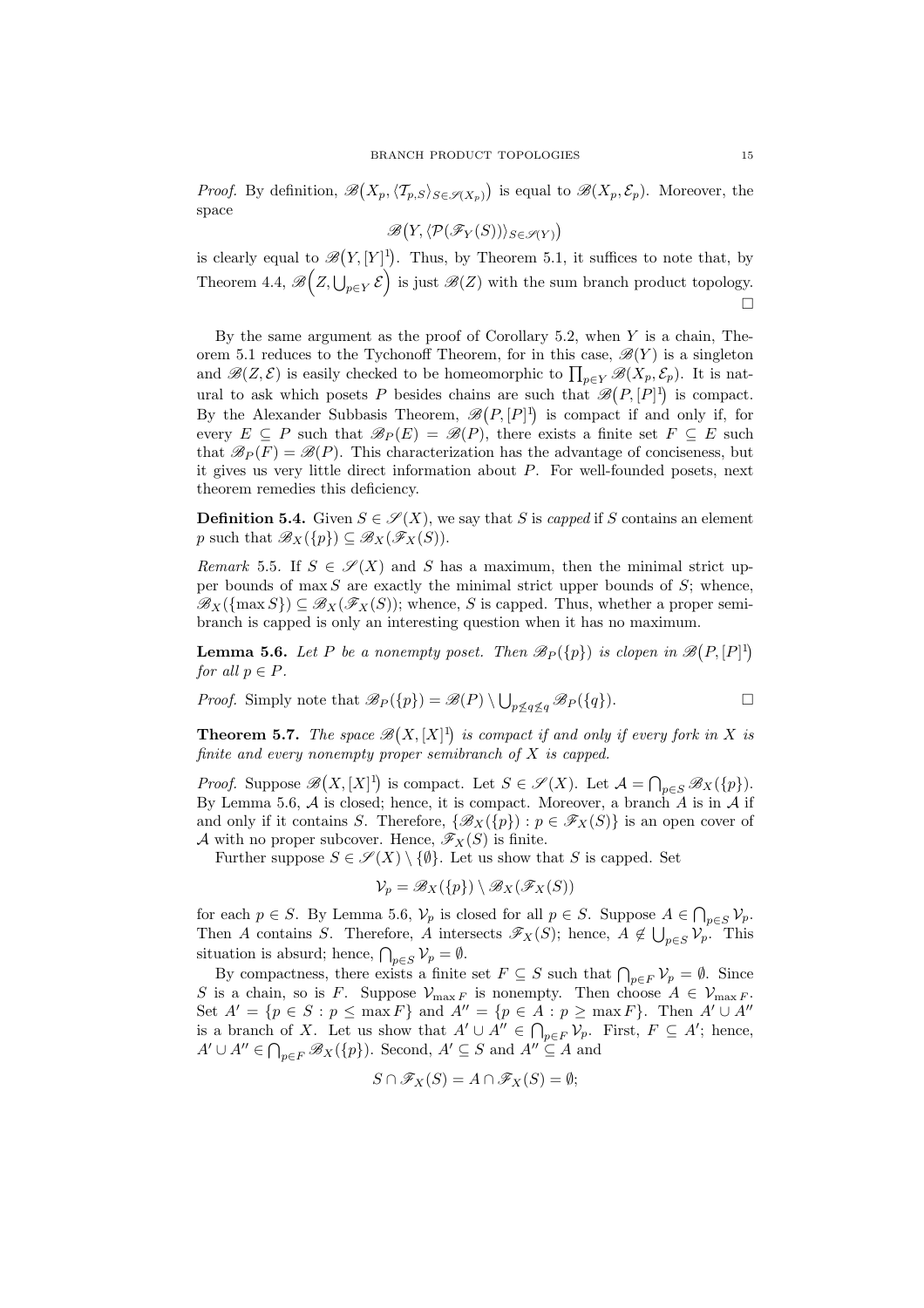hence,  $A' \cup A'' \notin \mathscr{B}_X(\mathscr{F}_X(S))$ . Thus,  $A' \cup A'' \in \bigcap_{p \in F} \mathcal{V}_p$ , which is absurd. Therefore,  $\mathcal{V}_{\max F} = \emptyset$ ; hence, S is capped. Thus, the "only if" part of the theorem holds.

Let us prove the "if" part. Suppose every fork in  $X$  is finite and every nonempty proper semibranch of X is capped. Further suppose  $E \subseteq X$  and  $\mathscr{B}_{X}(E) = \mathscr{B}(X)$ . Then it suffices to prove that  $\mathscr{B}_X(F) = \mathscr{B}(X)$  for some finite set  $F \subseteq E$ . Suppose that no such F exists. Then it suffices to find a branch A such that  $A \cap E = \emptyset$ , for this contradicts  $\mathscr{B}_X(E) = \mathscr{B}(X)$ .

By Proposition 1.5, we may define A by defining  $A@A<sub>\alpha</sub>$  in terms of  $A<sub>\alpha</sub>$  for every  $\alpha \leq h(A)$ . Suppose  $\alpha \in \Omega$  and  $A_{\alpha}$  is a proper semibranch such that  $\mathscr{B}_{X}(\{p\}) \nsubseteq \mathscr{B}_{X}(F)$  for all  $p \in A_{\alpha}$  and for all finite subsets F of E. Suppose, for each  $q \in \mathscr{F}_X(A_\alpha)$ , that there exists a finite set  $F_q \subseteq E$  such that  $\mathscr{B}_X(\lbrace q \rbrace) \subseteq \mathscr{B}_X(F_q)$ . Set  $G = \bigcup_{q \in \mathscr{F}_X(A_\alpha)} F_q$ . Then G is finite because  $\mathscr{F}_X(A_\alpha)$  is finite. If  $A_\alpha = \emptyset$ , then  $\mathscr{B}(X) = \mathscr{B}_X(\mathscr{F}_X(\emptyset)) \subseteq \mathscr{B}_X(G)$ , in contradiction with our assumption that  $\mathscr{B}_X(F) \neq \mathscr{B}(X)$  for all finite subsets F of E. Therefore,  $A_\alpha \neq \emptyset$ ; hence,  $A_\alpha$  is capped; hence, there exists  $p \in A_\alpha$  such that  $\mathscr{B}_X(\{p\}) \subseteq \mathscr{B}_X(\mathscr{F}_X(A_\alpha)) \subseteq \mathscr{B}_X(G)$ , which is absurd. Therefore, there exists  $q \in \mathscr{F}_X(A_\alpha)$  such that  $\mathscr{B}_X(\lbrace q \rbrace) \nsubseteq \mathscr{B}_X(F)$ for all finite subsets F of E. Let  $A@A<sub>\alpha</sub>$  be such a q. Then, by induction, every element p of A is such that  $\mathscr{B}_X(\{p\}) \nsubseteq \mathscr{B}_X(F)$  for all finite subsets F of E. Therefore,  $p \notin E$  for all  $p \in A$ ; hence,  $A \cap E = \emptyset$ .

For a tree W, the compactness of  $\mathscr B$ ¡  $W, [W]^{1}$ comes close to imposing finiteness of proper semibranches. The next theorem makes this statement more precise. However, the proof of this theorem requires some new notation as well as several lemmas.

**Definition 5.8.** Given a poset P, let  $\lt'_P$  be the set of ordered pairs  $\langle p, q \rangle$  in  $P^2$ for which  $p$  is the maximum strict lower bound of  $q$  and  $q$  is the minimum strict upper bound of p. Let  $\sim_P$  be the finest equivalence relation that contains  $\lt'_P$ . If P is clear from the context, then  $\lt'_P$  and  $\sim_P$  may be respectively abbreviated by  $\langle$ ' and  $\sim$ .

Remark 5.9. For every poset P, all  $\sim_P$ -classes are clearly chains.

**Lemma 5.10.** Suppose P is a poset. Then  $\sim_P$  is compatible with the ordering of P.

*Proof.* Let  $\leq$  denote the ordering of P. Suppose  $p, p', q, q' \in P$  and

 $p' \sim p < q \sim q' \not\sim p.$ 

It suffices to show that  $p' < q'$ . To do so, we first show that  $p' < q$ . Since  $p \sim p'$ , we have  $p \leq p'$  or  $p' \leq p$ . If  $p' \leq p$ , then  $p' < q$ . Suppose  $p \leq p' \nless q$ . Then  $p' \sim p \leq p'$ ; hence, there exist  $n < \omega$  and  $r_0, \ldots, r_n \in P$  such that

$$
p = r_0 < 'r_1 < ' \cdots < 'r_n = p'.
$$

Let m be the minimal ordinal not greater than n such that  $r_m \nless q$ . Then  $m > 0$ . Therefore,  $r_{m-1} < q$  and  $r_m$  is the minimum strict upper bound of  $r_{m-1}$ ; hence,  $q \geq r_m$  and  $q \geq r_m$ ; hence,  $q = r_m$ ; hence,  $p \sim q$ , which is absurd. Therefore,  $p' < q$ .

Since  $q \sim q'$ , we have  $q \le q'$  or  $q' \le q$ . If  $q \le q'$ , then  $p' < q'$ . Suppose  $p' \nless q' \leq q$ . Since  $q \sim q' \leq q$ , there exist  $n \lt \omega$  and  $r_0, \ldots, r_n \in P$  such that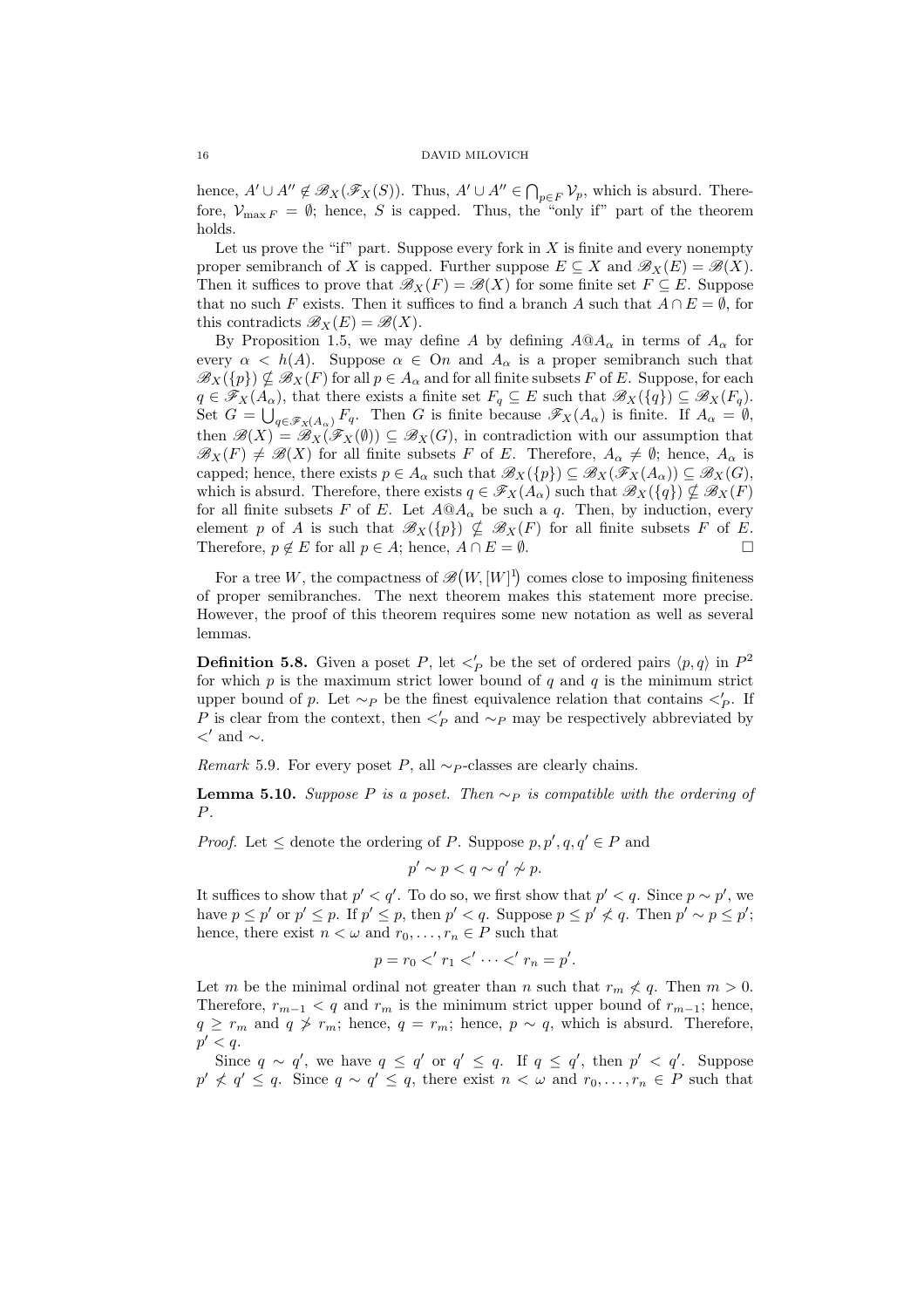$q' = r_0$  <'  $r_1$  <'  $\cdots$  <'  $r_n = q$ . Let m be the maximum ordinal not greater than *n* such that  $p' \nless r_m$ . Then  $m < n$ . Therefore,  $p' < r_{m+1}$  and  $r_m$  is the maximum strict lower bound of  $r_{m+1}$ ; hence,  $p' \leq r_m$  and  $p' \nless r_m$ ; hence,  $p' = r_m$ ; hence,  $p' \sim q$ , which is absurd. Therefore,  $p' < q'$ . The contract of the contract of  $\Box$ 

**Lemma 5.11.** Suppose P is a poset and  $Q = P/\approx$  where  $\approx$  is an equivalence relation on P that is compatible with the ordering of P and whose classes are all *chains.* Then  $\mathscr{B}(P, [P]^1)$  is homeomorphic to  $\mathscr{B}(Q, [Q]^1)$ .

*Proof.* Define  $f: \mathcal{B}(P) \to \mathcal{P}(Q)$  by  $f(A) = \{p/\approx: p \in A\}$  for all  $A \in \mathcal{B}(P)$ . Since  $\approx$  is compatible with the ordering of P, the poset P is an ordered sum of its  $\approx$ -classes. Since these classes are all chains, every branch of P is a union of  $\approx$ -classes. Thus, f is a bijection from  $\mathcal{B}(P)$  to  $\mathcal{B}(Q)$ . Let us show that f is a homeomorphism from  $\mathscr{B}(P,[P]^1)$  to  $\mathscr{B}(Q,[Q]^1)$ . If  $p \in P$  and  $A \in \mathscr{B}_P(\{p\}),$ then clearly  $f(A) \in \mathscr{B}_{Q}(\{p/\approx\})$ . Conversely, if  $p \in P$  and  $B \in \mathscr{B}_{Q}(\{p/\approx\})$ , then  $f^{-1}(B) \in \mathscr{B}_P(\{p\}),$  for  $f^{-1}(B)$  is a union of ≈-classes. Thus, f bijects  $\mathscr{B}_P(\{p\})$ onto  $\mathscr{B}_Q(\{p/\approx\})$  for each  $p \in P$ . Hence, f sends a subbasis of  $\mathscr{B}(P,[P]^1)$  to a subbasis of  $\mathscr{B}(Q,[Q]^1)$ , and  $f^{-1}$  sends a subbasis of  $\mathscr{B}(Q,[Q]^1)$  to a subbasis of  $\mathscr{B}(P,[P]^1)$ . The contract of the contract of the contract of the contract of  $\Box$ 

**Lemma 5.12.** Suppose P is a poset. Then there exists a poset Q such that ∼ $_Q$  is discrete and  $\mathscr{B}(P, [P]^1)$  is homeomorphic to  $\mathscr{B}(Q, [Q]^1)$ . Moreover, if P is a tree, then we may choose Q to be a tree.

*Proof.* Set  $Q_0 = P$  and let  $\approx_0$  denote the equality relation on P. Given  $\alpha \in \Omega$ and  $Q_{\alpha}$  and an equivalence relation  $\approx_{\alpha}$  such that  $Q_{\alpha} = P/\approx_{\alpha}$ , let  $\approx_{\alpha+1}$  be the set of ordered pairs  $\langle p, q \rangle \in P^2$  such that  $p/\approx_{\alpha} \sim_{Q_{\alpha}} q/\approx_{\alpha}$ . Set  $Q_{\alpha+1} = P/\approx_{\alpha+1}$ . Since every  $\sim_{Q_\alpha}$ -class is a chain, if every  $\approx_\alpha$ -class is a chain, then so is every  $\approx_{\alpha+1}$ -class. Moreover, since  $\sim_{Q_\alpha}$  is compatible with the ordering of  $Q_\alpha$  by Lemma 5.10, if  $\approx_\alpha$ is compatible with the ordering of P, then so is  $\approx_{\alpha+1}$ .

Given a limit ordinal  $\lambda$  and equivalence relations  $\langle \approx_{\alpha} \rangle_{\alpha < \lambda}$ , set  $\approx_{\lambda} = \bigcup_{\alpha < \lambda} \approx_{\alpha}$ . Suppose that every  $\approx_{\alpha}$ -class is a chain and  $\approx_{\alpha} \subseteq \approx_{\beta}$  for all  $\alpha < \beta < \lambda$ . Then  $\approx_{\lambda}$ is an equivalence relation and every  $\approx_{\lambda}$ -class is a chain. Set  $Q_{\lambda} = P/\approx_{\lambda}$ . Further suppose that  $\approx_{\alpha}$  is compatible with the ordering of P for all  $\alpha < \lambda$ . Then  $\approx_{\lambda}$  is compatible with the ordering of P: if  $p, p', q, q' \in P$  and  $p' \approx_{\lambda} p < q \approx_{\lambda} q' \not\approx_{\lambda} p$ where  $\leq$  is the ordering of P, then  $p' \approx_{\alpha} p < q \approx_{\alpha} q' \not\approx_{\alpha} p$  for some  $\alpha < \lambda$ ; whence,  $p' < q'.$ 

By induction, for all  $\alpha \in On$ , the equivalence relation  $\approx_{\alpha}$  is compatible with the ordering of P and all its equivalence classes are chains. Hence,  $\mathscr{B}(P,[P]^1)$  is homeomorphic to  $\mathscr{B}(Q_\alpha,[Q_\alpha]^1)$  by Lemma 5.11. Since there are at most  $|\mathcal{P}(P^2)|$ equivalence relations on P, there exists  $\alpha \in \Omega$  such that  $\approx_{\alpha} = \approx_{\alpha+1}$ . Set  $Q = Q_{\alpha}$ . Then  $\sim_Q$  is discrete and  $\mathscr{B}(P,[P]^1)$  is homeomorphic to  $\mathscr{B}(Q,[Q]^1)$ .

Finally, suppose Q is not a tree. Then there exists  $q \in Q$  such that the set of lower bounds of  $q$  are not well-ordered. Let  $L$  denote of the set of lower bounds of  $q$ . Suppose L is not a chain. Then there exist  $p, p' \in P$  such that  $p/\approx_\alpha p'/\approx_\alpha E$  and  $p/\approx_\alpha$  is incomparable with  $p'/\approx_\alpha$ ; whence, p is incomparable with p'. Moreover, there exists  $r \in P$  such that  $r/\approx_{\alpha} = q$  and p and p' are lower bounds of r. Thus, P is not a tree. Suppose  $L$  is a chain. Then  $L$  contains a strictly descending sequence  $\langle q_n \rangle_{n \leq \omega}$ . For each  $n < \omega$ , choose  $p_n \in P$  such that  $p_n / \approx_{\alpha} = q_n$ . Then  $\langle p_n \rangle_{n \leq \omega}$  is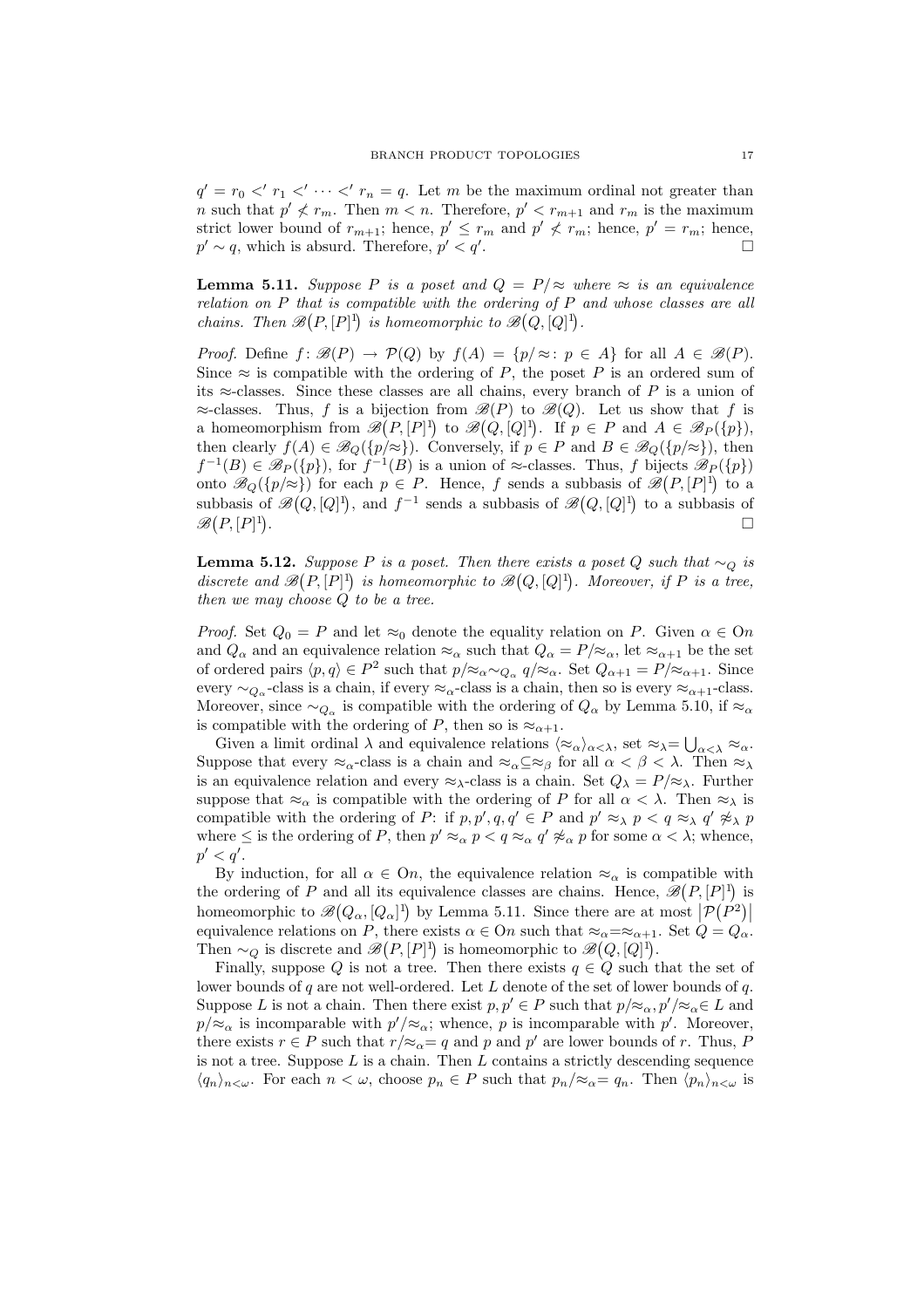strictly descending in  $P$ . Thus,  $P$  is not a tree. Therefore,  $Q$  is a tree if  $P$  is a tree.  $\Box$ 

Theorem 5.13. The space  $\mathscr B$ ¡  $W, [W]^{1}$ **3.** The space  $\mathscr{B}(W,[W]^1)$  is compact if and only if there is a tree V such that  $\mathscr{B}(W,[W]^1)$  is homeomorphic to  $\mathscr{B}(V,[V]^1)$  and all forks and proper semibranches of V are finite.

*Proof.* By Lemma 5.12, there is a tree V such that  $\sim_V$  is discrete and  $\mathscr{B}$ ¡  $W, [W]^{1}$ is homeomorphic to  $\mathscr{B}(V,[V]^1)$ . Suppose  $\mathscr{B}(W,[W]^1)$  is compact. Then  $\mathscr{B}(V,[V]^1)$  $\zeta$ , there is a tree v such that  $\sim_V$  is discrete and  $\mathcal{D}(W, [W])$ is also compact. By Theorem 5.7, all forks in V are finite. Suppose  $S \in \mathscr{S}(V)$  and S is infinite. Then  $S_{\omega}$  has order type  $\omega$ . By Theorem 5.7, there exists  $n < \omega$  such that  $\mathscr{B}_V(\{S \t\mathscr{A}_S\}) \subseteq \mathscr{B}_V(\mathscr{F}_V(S_\omega))$ . Suppose there exists  $p \in \mathscr{F}_V(S_{n+1})$  such that  $p \neq S \t{S} \t{S}_{n+1}$ . Since V is a tree, p is not comparable with any element of  $\mathscr{F}_V(S_\omega)$ . Therefore, no branch containing p intersects  $\mathscr{F}_V(S_\omega)$ . Since  $S \otimes S_n < p$ , there exists a branch containing p and  $S \mathbb{Q} S_n$ ; hence,  $\mathcal{B}_V({S \mathbb{Q} S_n})$  is not contained in  $\mathscr{B}_{V}(\mathscr{F}_{V}(S_{\omega}))$ , which is absurd. Therefore,  $\mathscr{F}_{V}(S_{n+1}) = \{S \otimes S_{n+1}\}\$ . Thus,  $S \otimes S_{n+1}$ is the minimum strict upper bound of  $S@S_n$ . Moreover, since V is a tree,  $S@S_n$  is the maximum strict lower bound of  $S@S_{n+1}$ . Therefore,  $S@S_n <' S@S_{n+1}$ ; hence,  $S@S_n \sim S@S_{n+1}$ , in contradiction with our choice of V. Therefore, all proper semibranches of V are finite. ¡

Conversely, suppose there is a tree V such that  $\mathscr B$  $W, [W]^{1}$ Conversely, suppose there is a tree V such that  $\mathscr{B}(W,[W]^1)$  is homeomorphic to  $\mathscr{B}(V,[V]^1)$  and all forks and proper semibranches of V are finite. Then it suffices to show that  $\mathscr{B}(V,[V]^1)$  is compact. By Theorem 5.7, it suffices to show that every nonempty proper semibranch of V is capped. Suppose  $S \in \mathscr{S}(V) \setminus \{\emptyset\}$ . Then S is finite. Clearly,  $\mathscr{B}_V(\{\max S\}) \subset \mathscr{B}_V(\mathscr{F}_V(S))$ ; hence, S is capped.

A weaker notion of compactness is D-compactness:

**Definition 5.14.** Let K be a nonempty set and let  $\mathcal{D}$  be an ultrafilter on K. Given a topological space M, a map  $f: K \to M$ , and a point  $p \in M$ , we say p is a D-limit point of f if  $f^{-1}(U) \in \mathcal{D}$  for every neighborhood U of p. We say M is  $\mathcal{D}$ -compact if every map  $f: K \to M$  has a D-limit point.

The original definition for  $K = \omega$  is due to Bernstein[1]. Bernstein proves that compactness implies D-compactness and that the Tychonoff Theorem still holds if  $\mathcal{D}$ -compactness replaces compactness. Saks[2] defined  $\mathcal{D}$ -compactness for arbitrary K and generalized these results.

The Tychonoff Theorem is generalized by Theorem 5.1, and the Tychonoff Theorem for D-compactness is generalized in exactly the same way by the next theorem. The theorem needs the following lemma.

**Lemma 5.15.** Suppose M is D-compact space with closed subspace N. Then N is D-compact.

*Proof.* Let f be a map from K to N and let p be a D-limit point of f in M. If  $p \notin N$ , then  $M \setminus N$  is a neighborhood of p and  $f^{-1}(M \setminus N) = \emptyset$ , in contradiction with the definition of  $\mathcal{D}$ -limit point. Hence,  $p \in N$ ; hence, N is  $\mathcal{D}$ -compact.  $\Box$ 

**Theorem 5.16.** The space  $\mathscr{B}(Z,\mathcal{E})$  is D-compact if and only if  $\mathscr{B}$ ¡  $Y, [Y]^{1}$ is D-compact and  $\mathscr{B}(X_p, \mathcal{E}_p)$  is D-compact for all  $p \in Y$ .

*Proof.* Let  $\pi: \mathcal{B}(Z) \to \mathcal{B}(Y)$  be given by

$$
\pi(A) = \{ p \in Y : A \cap X_p \neq \emptyset \}
$$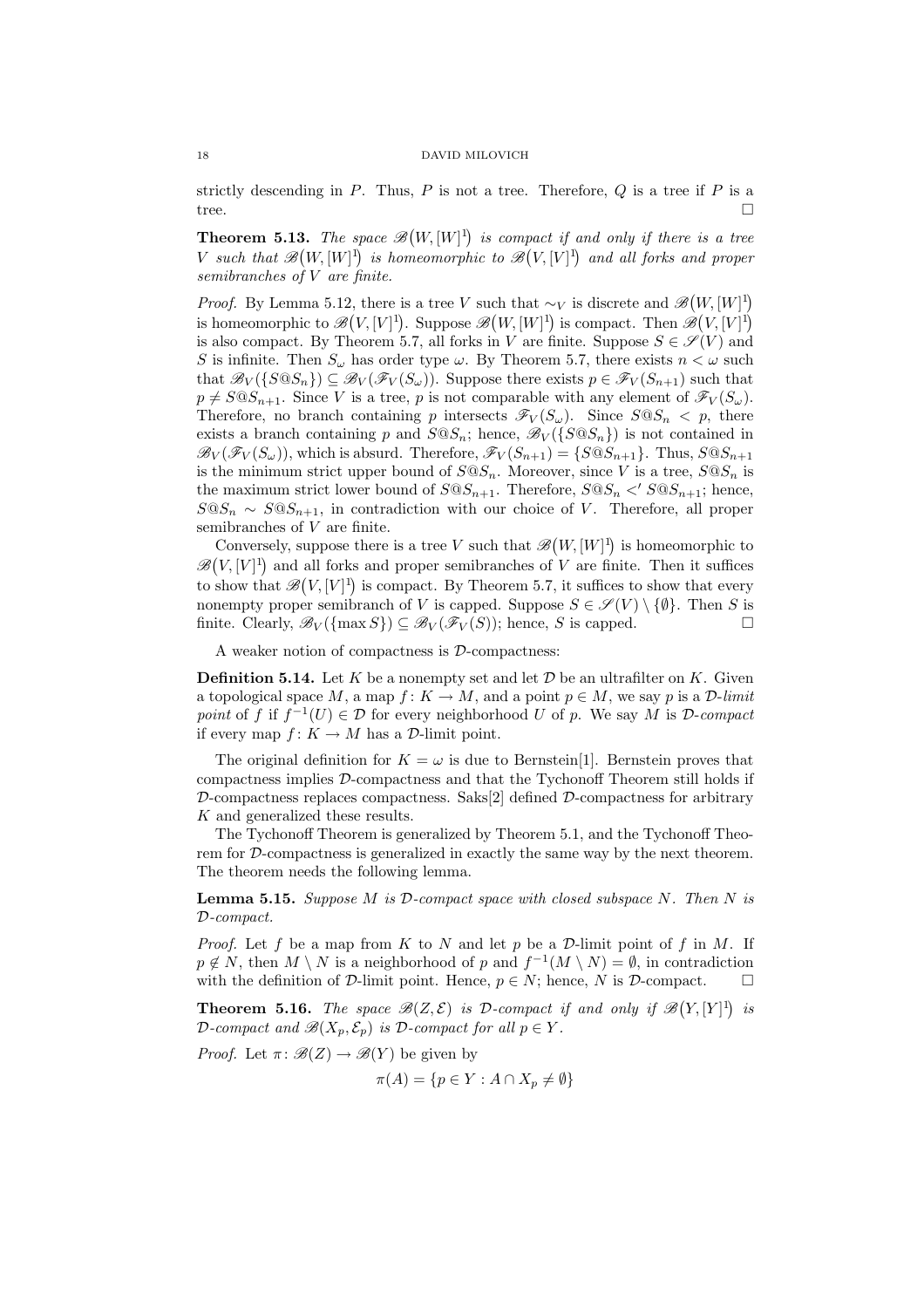for all  $A \in \mathcal{B}(Z)$ . For each  $p \in Y$ , let  $B_p$  be an arbitrary branch of  $X_p$ . Let for an  $A \in \mathcal{B}(Z)$ . For each  $p \in T$ , let  $B_p$  be an arbitrary ora  $\rho: \mathcal{B}(Y) \to \mathcal{B}(Z)$  be given by  $\rho(A) = \bigcup_{p \in A} B_p$  for all  $A \in \mathcal{B}(Y)$ .

Suppose  $\mathscr{B}(Y,[Y]^1)$  is not D-compact. Then there is a map  $f: K \to \mathscr{B}(Y)$  with no D-limit point. In particular, there is no  $A \in \mathscr{B}(Y)$  such that  $f^{-1}(\mathscr{B}_Y({p})) \in \mathcal{D}$ for all  $p \in A$ . Let B be an arbitrary branch of Z. Then there exists  $p \in \pi(B)$  such that  $f^{-1}(\mathscr{B}_Y({p})) \notin \mathcal{D}$ . Furthermore,  $f^{-1}(\mathscr{B}_Y({p})) = (\rho \circ f)^{-1}(\mathscr{B}_Z(X_p))$  and  $\mathscr{B}_Z(X_p)$  is a neighborhood of B. Hence, B is not a D-limit point of  $\rho \circ f$ . Hence,  $\mathscr{B}(Z,\tilde{\mathcal{E}})$  is not D-compact.

Suppose  $p \in Y$  and  $\mathscr{B}(X_p, \mathcal{E}_p)$  is not D-compact. Then there is a map f from K to  $\mathscr{B}(X_p)$  with no D-limit point. Let A be an arbitrary element of  $\mathscr{B}_Z(X_p)$ . Then, since  $\{\mathscr{B}_{X_p}(U): U \in \mathcal{E}_p\}$  is a subbasis for  $\mathscr{B}(X_p, \mathcal{E}_p)$  and  $\mathcal D$  is a filter, there exists  $U \in \mathcal{E}_p$  such that  $A \cap X_p \in \mathscr{B}_{X_p}(U)$  and  $f^{-1}(\mathscr{B}_{X_p}(U)) \notin \mathcal{D}$ . Let g be a map from  $\mathscr{B}(X_p)$  to  $\mathscr{B}(Z)$  such that  $B \subseteq g(B)$  for all  $B \in \mathscr{B}(X_p)$  and  $g(A \cap X_p) = A$ . Then A is not a D-limit point of  $g \circ f$ , for we have

$$
(g \circ f)^{-1}(\mathscr{B}_Z(U)) = f^{-1}(\mathscr{B}_{X_p}(U)) \notin \mathcal{D}.
$$

Thus,  $\mathscr{B}_Z(X_p)$  is not a D-compact subspace of  $\mathscr{B}(Z,\mathcal{E})$ . But  $\mathscr{B}_Z(X_p)$  is a closed subspace of  $\mathscr{B}(Z,\mathcal{E})$  by Lemma 4.5. Thus,  $\mathscr{B}(Z,\mathcal{E})$  is not D-compact.

Suppose  $\mathscr{B}(Y,[Y]^1)$  is D-compact and  $\mathscr{B}(X_p,\mathcal{E}_p)$  is D-compact for all  $p \in Y$ . Let f be a map from K to  $\mathscr{B}(Z)$ . Since  $\{\mathscr{B}_Z(U): U \in \mathcal{E}\}\)$  is a subbasis for  $\mathscr{B}(Z,\mathcal{E})$  and D is a filter, it suffices to show that Z has a branch B such that, for every  $U \in \mathcal{E}$ , if  $B \in \mathscr{B}_Z(U)$ , then  $f^{-1}(\mathscr{B}_Z(U)) \in \mathcal{D}$ . By  $\mathcal{D}$ -compactness,  $\pi \circ f$  has a  $\mathcal{D}$ -limit point  $A \in \mathscr{B}(Y)$ . For each  $p \in A$ , let  $D_p = (\pi \circ f)^{-1}(\mathscr{B}_Y(\{p\}))$ . Then  $D_p \in \mathcal{D}$  for all  $p \in A$ . Fix  $p \in A$ . Set  $f_p = f \upharpoonright D_p$  an let  $g_p : \mathscr{B}_Z(X_p) \to \mathscr{B}(X_p)$  be given by  $g_p(C) = C \cap X_p$  for all  $C \in \mathscr{B}_Z(X_p)$ . Extend  $g_p \circ f$  to a map  $h_p: K \to \mathscr{B}(X_p)$ . Let  $A_p$  be a D-limit point of  $h_p$ . So defining  $A_p$  for all  $p \in A$ , set  $B = \bigcup_{p \in A} A_p \in \mathcal{B}(Z)$ . Suppose  $U \in \mathcal{E}$  and  $B \in \mathscr{B}_Z(U)$ . Then there exists  $p \in A$  such that  $U \in \mathcal{E}_p$  and  $A_p \in \mathscr{B}_{X_p}(U)$ . Set  $E_p = h_p^{-1}(\mathscr{B}_{X_p}(U))$ . Then  $E_p \in \mathcal{D}$ ; hence,  $D_p \cap E_p \in \mathcal{D}$ . But  $f^{-1}(\mathscr{B}_Z(U)) = D_p \cap E_p$ ; hence, B is a D-limit point of f. Thus,  $\mathscr{B}(Z,\mathcal{E})$  is  $\mathcal{D}\text{-compact.}$ 

Theorem 5.16 is a verbatim copy of Theorem 5.1 except that "D-compact" replaces "compact." Given this, it is easy to verify that Corollary 5.2 and Theorem 5.3 are also still hold if "D-compact" replaces "compact": we need only copy their proofs and respectively replace "compact" and "Theorem 5.1" with "D-compact" and "Theorem 5.16." ¡

Our characterization of compactness of  $\mathscr B$  $X, [X]^{1}$ in Theorem 5.7 also has a close analogue for D-compactness, but its proof is not as trivially translated. To simplify notation, if D is nonprincipal, then let  $\delta$  be the maximum cardinal  $\lambda$  for which D is  $\lambda$ -complete. If D is principal, then let  $\delta = \infty$ , which means  $\delta$  is formally greater than every ordinal.

**Definition 5.17.** Given  $S \in \mathcal{S}(X)$ , we say that S is D-capped if, for every map  $f: K \to \mathscr{B}(X)$  such that  $f^{-1}(\mathscr{B}_{X}(\{p\})) \in \mathcal{D}$  for all  $p \in S$ , we have

$$
f^{-1}(\mathscr{B}_X(\mathscr{F}_X(S))) \in \mathcal{D}.
$$

Theorem 5.18. The space  $\mathscr B$ ¡  $X, [X]^{1}$ is D-compact if and only if every fork in X has cardinality less than  $\delta$  and every proper semibranch of X is D-capped.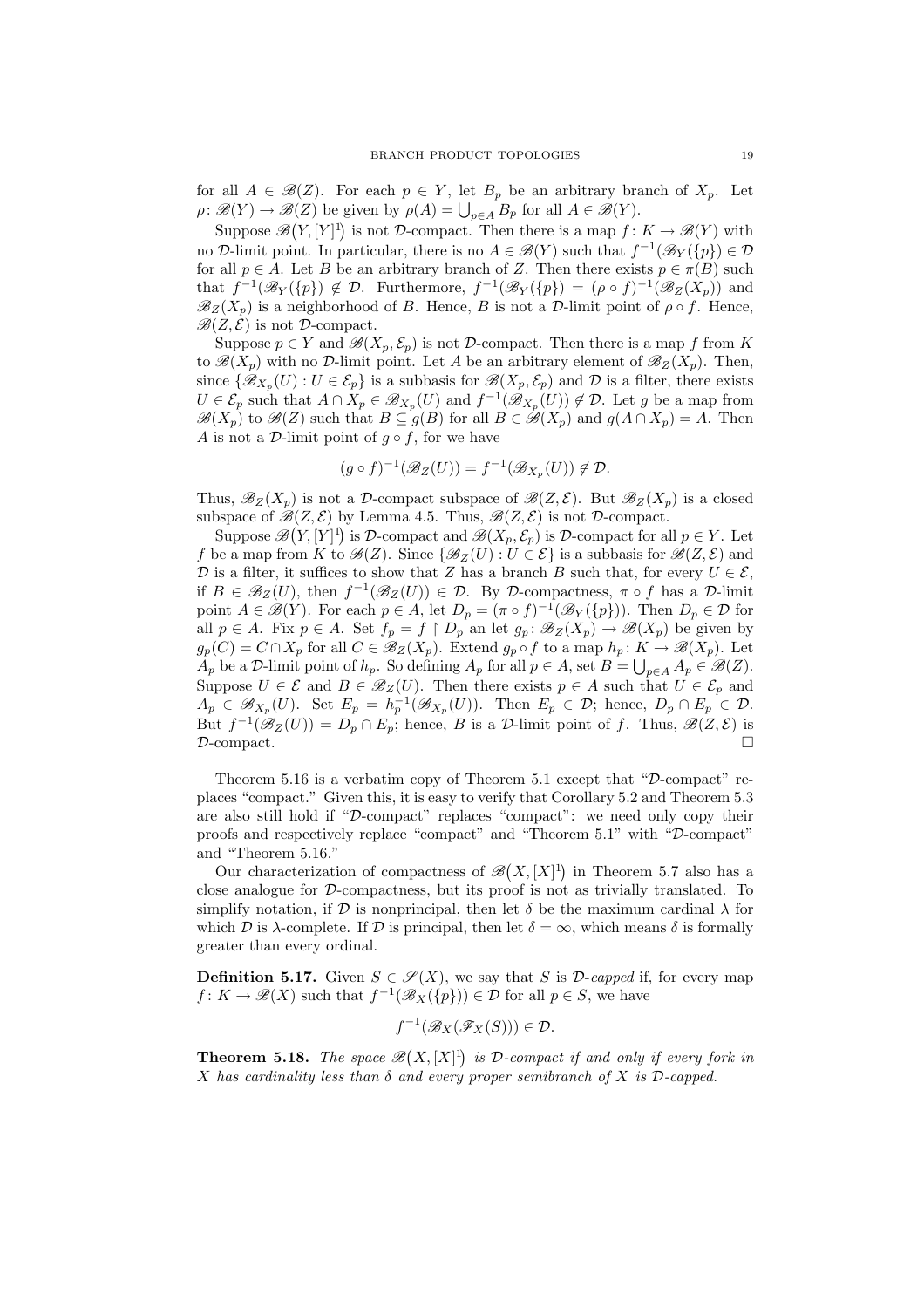Proof. Suppose  $\mathscr B$ ¡  $X, [X]^{1}$ is D-compact. Let  $S \in \mathscr{S}(X)$ . Let  $\mathcal{A} = \bigcap_{p \in S} \mathscr{B}_X(\{p\})$ . By Lemma 5.6,  $A$  is closed; hence, it is  $D$ -compact. Moreover, a branch  $A$  is in  $A$ if and only if it contains S. Suppose  $|\mathscr{F}_X(S)| \geq \delta$ . Then  $\delta < \infty$  and there exists a partition  $\langle I_{\alpha}\rangle_{\alpha<\delta}$  of K such that  $I_{\alpha}\notin\mathcal{D}$  for all  $\alpha<\delta$ . Let  $\eta$  be an injection from  $\delta$  into  $\mathscr{F}_X(S)$ , and choose  $f: K \to \mathcal{A}$  such that  $\pi_S(f(I_\alpha)) = \{\eta(\alpha)\}\$ . Let A be a D-limit point of f in A. Then  $A \supset S$ ; hence,  $A \circledcirc S$  exists. If  $A \circledcirc S = \eta(\alpha)$  for some  $\alpha < \delta$ , then  $f^{-1}(\mathscr{B}_{X}(\lbrace A \mathbb{Q}S \rbrace)) = I_{\alpha} \notin \mathcal{D}$ . If  $A \mathbb{Q}S$  is not in the range of  $\eta$ , then  $f^{-1}(\mathscr{B}_{X}(\lbrace A@S\rbrace) = \emptyset \notin \mathcal{D}$ . Therefore, A is not a  $\mathcal{D}$ -limit point of f, which is absurd. Hence,  $|\mathscr{F}_X(S)| < \delta$ .

Let us show that S is D-capped. Let  $f: K \to \mathcal{B}(X)$  satisfy  $f^{-1}(\mathcal{B}_X({p}))$ for all  $p \in S$ . Let A be a D-limit point of f. Suppose  $A \not\supseteq S$ . Then there exists  $p \in S$  and  $q \in A$  such that  $p \nleq q \nleq p$ . Hence,  $\mathscr{B}_X(\{p\}) \cap \mathscr{B}_X(\{q\}) = \emptyset$ ; hence,  $f^{-1}(\mathscr{B}_{X}(\{q\})) \notin \mathcal{D}$ ; hence, A is not a  $\mathcal{D}$ -limit point of f, which is absurd. Therefore,  $A \supseteq S$ . Hence,  $A \in \mathscr{B}_X(\mathscr{F}_X(S))$ ; hence,  $f^{-1}(\mathscr{B}_X(\mathscr{F}_X(S))) \in \mathcal{D}$ ; hence,  $S$  is  $D$ -capped. Thus, the "only if" part of the theorem holds.

Let us prove the "if" part. Suppose every fork in X has cardinality less than  $\delta$  and every proper semibranch of  $X$  is  $D$ -capped. Let  $f$  be an arbitrary map from  $K$  to  $\mathscr{B}(X)$ . We recursively construct a D-limit point A of f by defining  $A@A_\alpha$  in terms of  $A_{\alpha}$  for all  $\alpha < h(A)$ . Suppose  $A_{\alpha} \in \mathscr{S}(X)$  and  $f^{-1}(\mathscr{B}_{X}(\{p\})) \in \mathcal{D}$  for all  $p \in A_{\alpha}$ . Then  $f^{-1}(\mathscr{B}_X(\mathscr{F}_X(A_\alpha))) \in \mathcal{D}$  because  $A_\alpha$  is  $\mathcal{D}\text{-capped}$ . Since  $|\mathscr{F}_X(A_\alpha)| < \delta$ , there exists  $q \in \mathscr{F}_X(A_\alpha)$  such that  $f^{-1}(\mathscr{B}_X(\lbrace q \rbrace)) \in \mathcal{D}$ . Set  $A \otimes A_\alpha = q$ . Then, by induction,  $f^{-1}(\mathscr{B}_X(\{p\})) \in \mathcal{D}$  for all  $p \in A$ . Therefore, since  $\{\mathscr{B}_X(\{p\}) : p \in X\}$ is a subbasis for  $\mathscr{B}(X,[X]^1)$  and  $\mathcal D$  is a filter, A is a  $\mathcal D$ -limit point of f.

For a tree W, the next theorem characterizes  $\mathcal{D}$ -compactness of  $\mathscr{B}$ ¡  $W, [W]^{1}$ similarly to Theorem 5.13. First, we need a lemma.

**Lemma 5.19.** Suppose  $S \in \mathcal{S}(X)$  and  $|S| < \delta$ . Then S is D-capped.

*Proof.* Let  $f: K \to \mathscr{B}(X)$  satisfy  $f^{-1}(\mathscr{B}_X({p})) \in \mathcal{D}$  for all  $p \in S$ . Then we have  $\mathbb{L}$ 

$$
f^{-1}(\mathscr{B}_X(\mathscr{F}_X(S))) \supseteq \bigcap_{p \in S} f^{-1}(\mathscr{B}_X(\{p\})) \in \mathcal{D}
$$

because  $|S| < \delta$ .

**Theorem 5.20.** The space  $\mathscr{B}$ ¡  $W, [W]^{1}$ **i.** The space  $\mathscr{B}(W,[W]^1)$  is D-compact if and only if there is a tree V such that  $\mathscr{B}(W,[W]^1)$  is homeomorphic to  $\mathscr{B}(V,[V]^1)$  and all forks and proper semibranches of V have cardinality less than  $\delta$ .

*Proof.* By Lemma 5.12, there is a tree V such that  $\sim_V$  is discrete and  $\mathscr{B}$ ¡  $W, [W]^{1}$ is homeomorphic to  $\mathscr{B}(V,[V]^1)$ . Suppose  $\mathscr{B}(W,[W]^1)$  is D-compact. Then so is there is a tree v such that  $\sim_V$  $\mathscr{B}(V,[V]^1)$ . By Theorem 5.18, all forks in V have cardinality less than  $\delta$ . Suppose  $S \in \mathscr{S}(V)$  and  $|S| \geq \delta$ . Then  $\delta < \infty$  and  $S_{\delta}$  has order type  $\delta$ . Let us derive a contradiction. First we show that  $|\mathscr{F}_V(S_{\alpha+1})| \geq 2$  for all  $\alpha < \delta$ . Fix  $\alpha < \delta$ . Since V is a tree,  $S \tQ S_{\alpha}$  is the maximum strict lower bound of every element of  $\mathscr{F}_V(S_{\alpha+1})$ . Moreover, if  $|\mathcal{F}_V(S_{\alpha+1})|=1$ , then  $S \otimes S_{\alpha+1}$  is the minimum strict upper bound of  $S@S_{\alpha}$ ; whence,  $S@S_{\alpha} <' S@S_{\alpha+1}$ , in contradiction with the discreteness of ∼ $_V$ . Therefore,  $|\mathscr{F}_V(S_{\alpha+1})| \geq 2$  as desired.

By the definition of  $\delta$ , there is a sequence  $\langle D_{\alpha} \rangle_{\alpha < \delta}$  in D such that  $\bigcap_{\alpha < \delta} D_{\alpha} = \emptyset$ and  $D_{\alpha} \supseteq D_{\beta}$  for all  $\alpha < \beta < \delta$ . Moreover, we may assume that  $D_{\lambda} = \bigcap_{\alpha < \lambda} D_{\alpha}$ for all limit ordinals  $\lambda < \delta$ . For each  $\alpha < \delta$ , choose  $p_{\alpha} \in \mathscr{F}_V(S_{\alpha+1}) \setminus \{S \overset{\sim}{\omega} S_{\alpha+1}\}\$